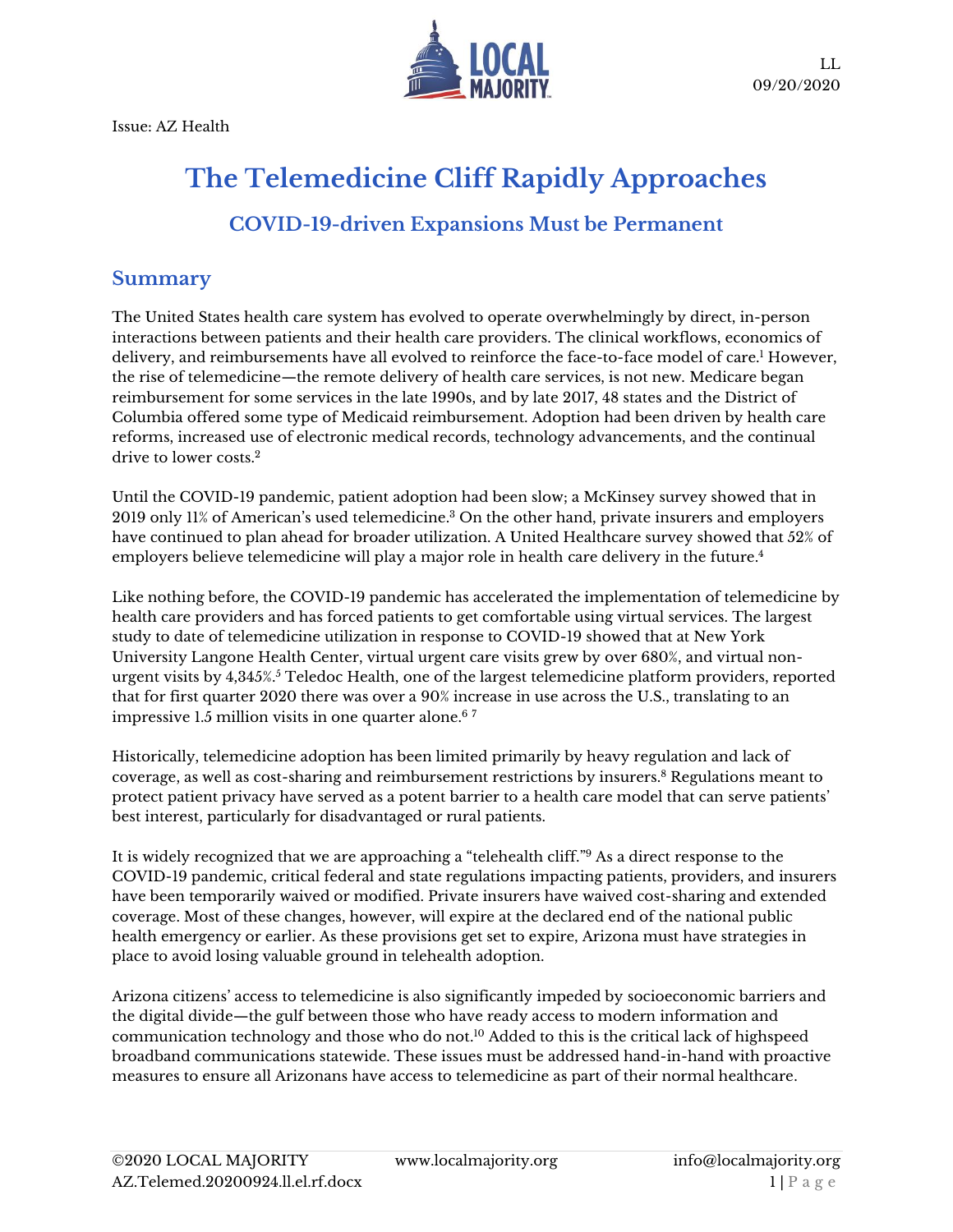

# **Telemedicine and Telehealth Defined**

The terms "telemedicine" and "telehealth" are often used interchangeably, and simply mean the delivery of health-related services remotely over distance between the patient and health care providers. Telemedicine is often used narrowly to mean patient clinical services, whereas telehealth broadly includes other elements of health care such as provider and payor services.<sup>11</sup> The terms will be used interchangeably in this paper.

#### **Arizona Statute**

Arizona's legislative statute defines "telemedicine" as "the interactive use of audio, video or other electronic media, including asynchronous store-and-forward technologies and remote patient monitoring technologies, for the purpose of diagnosis, consultation or treatment." <sup>12</sup> The current statute specifically excludes "sole use of an audio-only telephone, a video-only system, a fax machine, instant messages or an email."

# **Recent Telemedicine Adoption**

### **Use Changes during the Pandemic**

A survey conducted in early April of nearly 1400 physicians worldwide showed a significant increase in physician first-time use of telemedicine. As shown in the accompanying figure, within the U.S.,  $63\%$  of responding physicians reported a willingness to use telemedicine. $^{13}$ 



Over 50% of telemedicine service delivery during the pandemic uses Zoom or Skype technology. In the U.S. these HIPAA-non-compliant communication platforms have been allowed for use during the pandemic. This illustrates the overwhelming need to secure approval for continued use of HIPAA (Health Insurance Portability and Accountability Act) noncompliant telehealth interfaces after the pandemic ends. Moreover, HIPAA regulations must be expanded to enable their future use and that of other emerging technologies.

### **Arizona Telemedicine Success Stories**

According to the Arizona Medical Association, a majority of clinical practices across Arizona have adopted telehealth due to COVID-19. Mark Slyter, the CEO of Dignity Health East Valley in Maricopa County reports that now approximately 80% of Dignity practices are utilizing telemedicine as compared with 30% before the COVID-19 outbreak.<sup>14</sup> As of August, Blue Cross Blue Shield of Arizona data shows that telemedicine visits spiked *50 times higher* with the pandemic.<sup>15</sup> Selected success stories across Arizona include: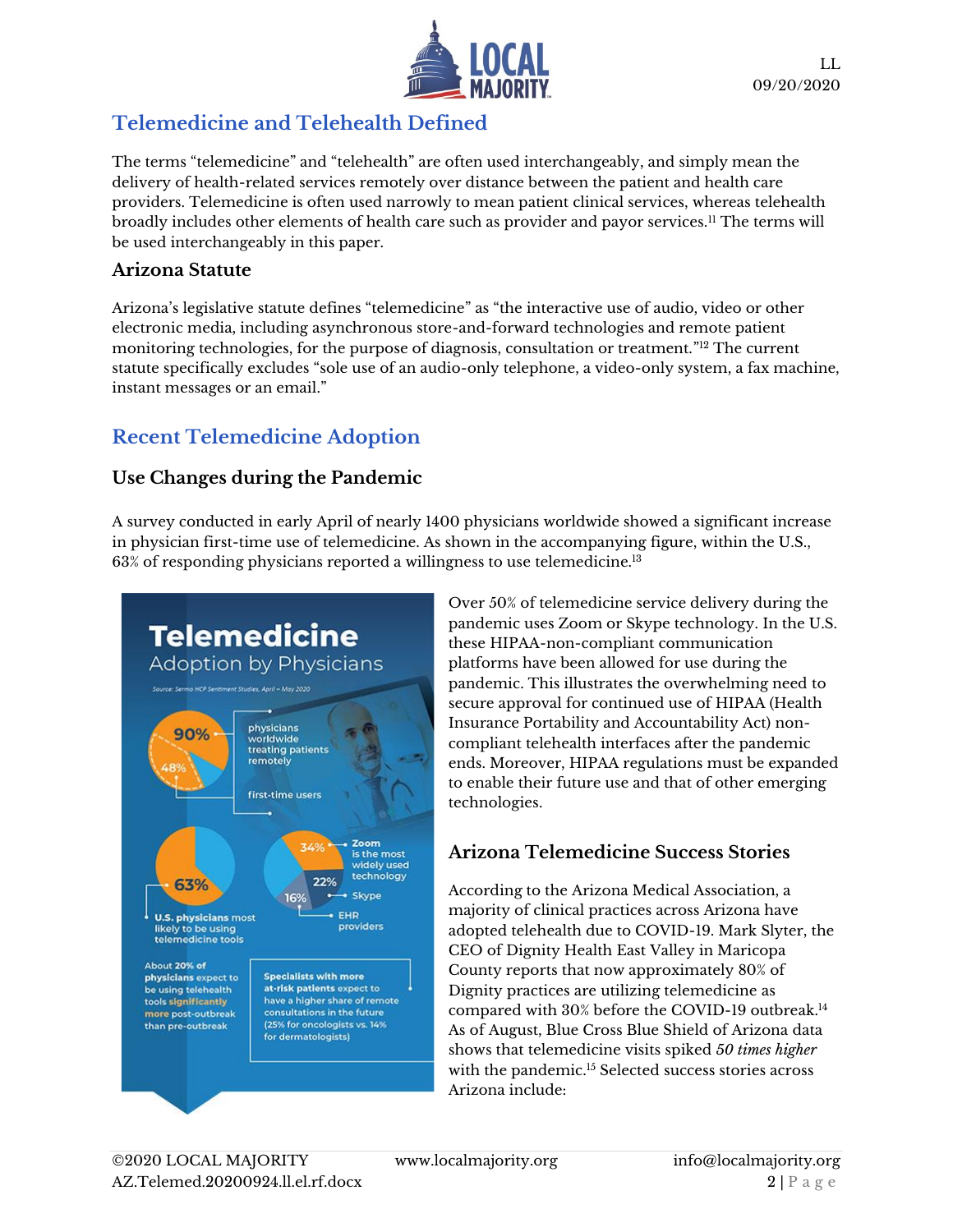

#### **Maricopa County: Children and Mental Health Services** 16 17

In early April, in the space of seven days, the Phoenix Children's Hospital (PCH) transitioned over 6,000 in-person appointments to telemedicine. Vinay Vaiday, the Chief Medical Information Officer reports, "there is overwhelming satisfaction from our clinicians as well as from patients and families." PCH learned that speed and communication are critical to success; they credit a nimble IT group which quickly adapted the Zoom platform for their needs and created a dashboard interface for the clinical supervisors and schedulers where everything is displayed in near-real time.

Mental health services are equally important, especially during this anxiety-producing time. The Governor's Executive Order in March 2020 required private insurers to cover telemedicine mental health services, services not previously covered by most insurance providers. Alevea Mental Health, located near Arizona State University's Tempe Campus, manages over 2,000 patients and transitioned completely to telemedicine, following the recommendation from Arizona Department of Health Services (AZDHS). Larry Villano, CEO of Resilient Health, noted that the eased restrictions allows them to provide novel services, "We've never had an opportunity to do group counseling over telehealth until now," he said, "And that's the kind of innovative programming that we're doing."

#### **Navajo County: Gap Coverage and Good Economics** 18

Summit Healthcare Regional Medical Center, in Show Low, is a shining example of how telemedicine can improve patient care in communities where hospitals can't afford every type of specialist. The single nephrologist on staff was crucial to ensure that dialysis patients hospitalized for other conditions would still receive proper care. When that physician left, the alternative was for patients to travel by air to Phoenix or Flagstaff, a \$40,000 helicopter bill. Some patients started deferring care, coming in only for dialysis. In response, Summit launched a telemedicine platform for remote monitoring of dialysis patients. Kristi Iannuci, Summit's Telehealth Specialist states, "That is just life changing for people." She also estimates that in just over a year, more than 400 patients have used the platform saving the hospital over \$3 million. Iannuci notes that expanding telemedicine insurance coverage to other health specialties would save even more lives.<sup>19</sup>

#### **La Paz County: Prenatal Telehealth**<sup>20</sup>

In 2019, the legislature passed HB2747 providing \$1 million over two years to fund prenatal telehealth services at rural hospitals. The budget summary itself stated, "Unfortunately there are areas across the state where expectant mothers do not have ready access to adequate health care, are forced to travel extensively…to larger cities or go without recommended check-ups. Without proper care, expecting mothers are more likely to face complications during pregnancy, morbidity or even mortality."

According to the Governor's Office, only 45% of pregnant women in La Paz have adequate access to prenatal care. Santa Cruz ranks next lowest with just over 60%. Most of the other heavily rural counties are not far behind. Marion Shontz, Director of the La Paz County Health Department states, that the new technology is welcome.

"The population base in rural Arizona usually doesn't support a full time ob/gyn or hospital services for labor and delivery. If you are a resident of La Paz County, prenatal care has always been obtained in other [surrounding] counties… Unfortunately, this is the reality."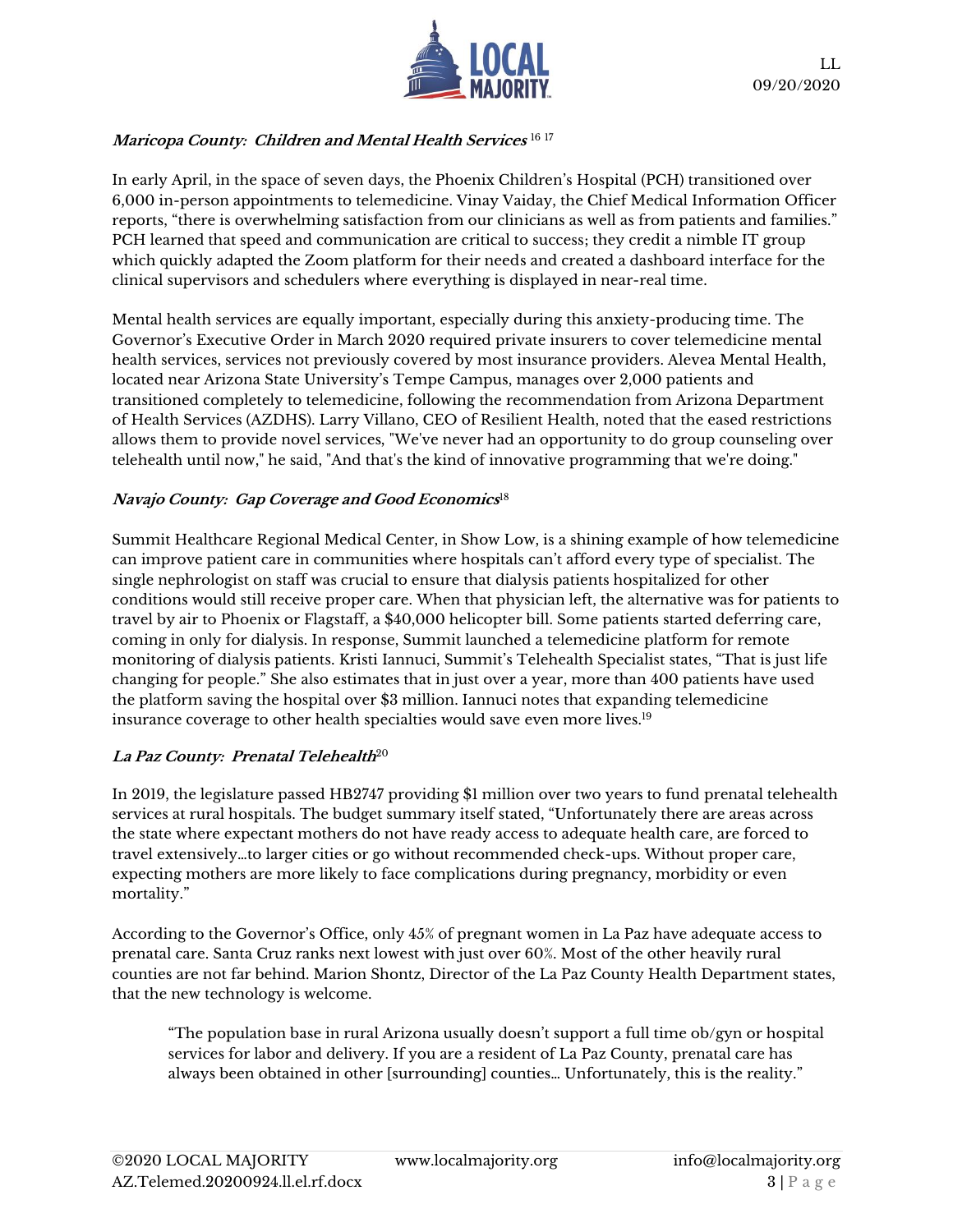

## **Federal Telehealth Regulations: What Changed**

#### **Regulatory Barriers are Well-known**

A 2019 Price Waterhouse Cooper survey of health care system chief executive officers showed that 84% of care providers and 94% of payors (insurers) identified the major limiting factor for digital healthcare adoption as being data protection and privacy regulations. This includes the HIPAA Act of 1996 and its 2009 expansion under the Health Information Technology for Economic and Clinical Care Act (HITECH). Additional barriers cited included cost, lack of in-house data science expertise, lack of needed telehealth partners, and the lack of ability to scale the solution.<sup>21</sup> In addition to federal regulations, each state has its own set of laws and medical licensure board regulations.<sup>22 23</sup>

### **Pre-Pandemic: Growing Bipartisan Support in Congress**

In late 2019, broad bipartisan support in Congress led to proposed legislation to expand Medicare coverage for telehealth. The Senate introduced S.2741 Creating Opportunities Now for Necessary and Effective Care Technologies (CONNECT) for Health Act of 2019. Companion legislation introduced in the U.S. House was co-sponsored by Rep. Schweikert (R-AZ), the Co-Chair of the Congressional Telehealth Caucus. The legislation had wide stakeholder support from over 100 organizations including the American Medical Association (AMA) and the American Hospital Association (AHA). Patrice Harris, AMA President stated,

"Increased access to telehealth is urgently needed to help meet the health needs of the swiftly changing demographics of our senior population. The CONNECT for Health Act's expansion of telehealth coverage in the Medicare program also will spur increased investment and innovation in delivery redesign to benefit all patients." 24

The bill is currently referred to the Committee on Finance. If passed, the bill's provisions would:

- Allow the Centers for Medicare and Medicaid Services (CMS) to waive geographic restrictions for services provided in high-need, health professional shortage areas, for mental health and emergency services, and for services delivered by Federally Qualified Health Centers (FQHC), Rural Health Clinics (RHC) and the Indian Health Service
- Allow CMS to waive restrictions during national emergencies

The emergence of the COVID-19 pandemic in early 2020 accelerated some of these waivers, although only temporarily.

### **COVID-19 Driven Federal Changes:**

In response to the COVID-19 public health emergency, Health and Human Services (HHS) as well as the passage of the 2020 Coronavirus Aid, Relief, and Economic Security (CARES) Act accelerated changes to regulatory impediments to telehealth. These are temporary waivers remaining in effect until the emergency ends or on earlier specified dates. A good discussion of the changes enacted can be found in a blog posting on the Arizona Telemedicine Council website.<sup>25</sup>

Overall, HHS summarizes the following key changes: 26

• Rural Federally Qualified Health Centers (FQHC) and Rural Health Clinics (RHC) are permitted to provide telehealth services to patients at remote locations, including at home.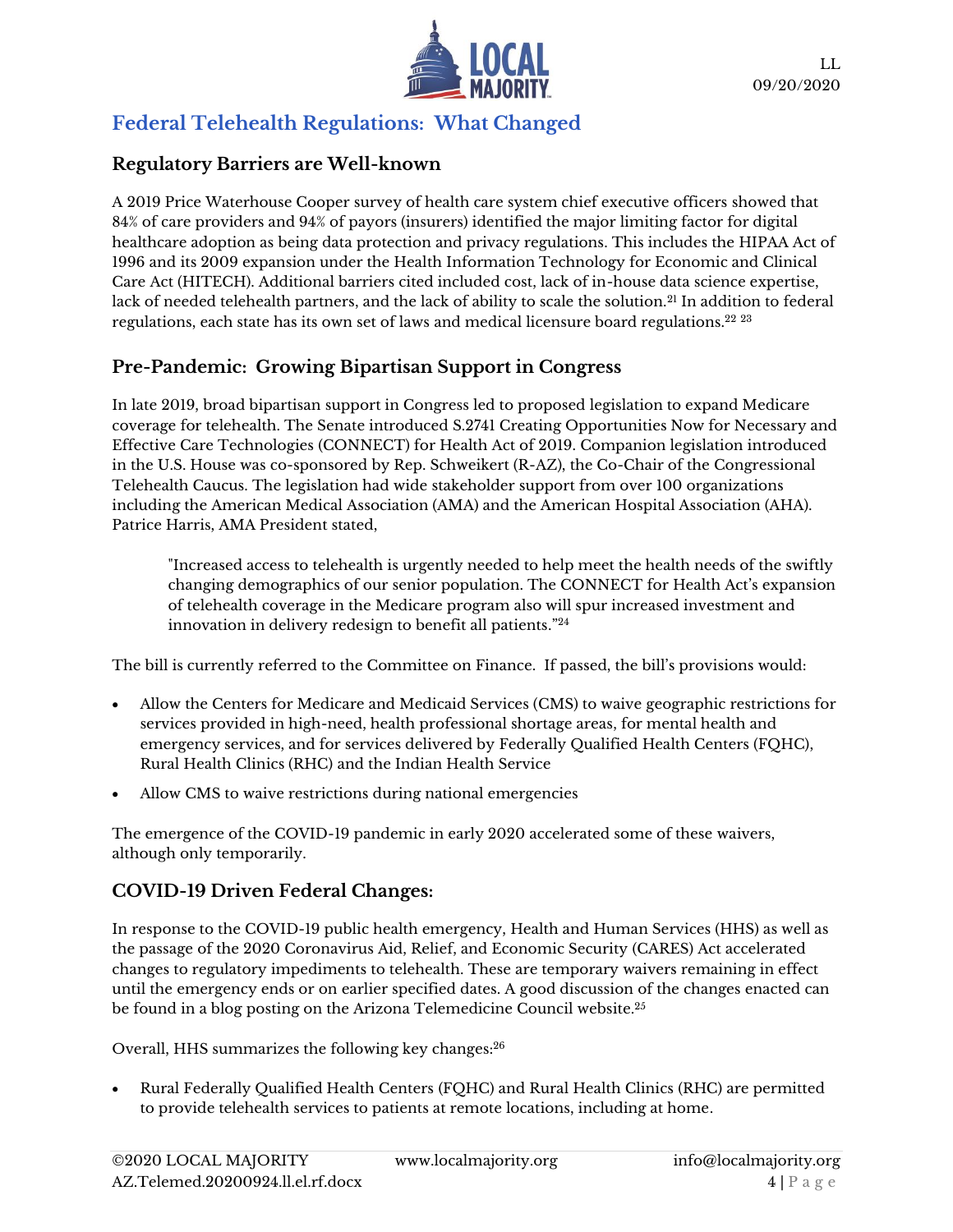

- Prescription of controlled substances by telemedicine is permitted, and qualifying practitioners are allowed to prescribe buprenorphine (for opioid addiction) based on a telephone evaluation.
- Providers are protected from facing sanctions for reducing or waiving cost-sharing obligations for telehealth services paid by federal or state programs, such as Medicare and Medicaid.
- New HIPAA flexibility allows health care providers to use non-compliant platforms without risk of penalties (see section below).

In addition, the CARES Act adds other provisions for telehealth: <sup>27</sup>

- Ensures that telehealth delivered by the rural FQHCs and RHCs will be reimbursed at comparable rates under a physician fee schedule
- Ensures Medicare beneficiaries can immediately qualify for telehealth services
- Permits hospice recertifications remotely and by nurse practitioners as well as physicians
- Reduces requirements for home dialysis in-person evaluations, and
- Provides \$200 million to the Federal Communications Commission (FCC) to enable qualifying health care providers to implement telehealth.

### **Most Recent (July 2020) Waivers for Telemedicine<sup>28</sup>**

The Centers for Medicare and Medicaid Services (CMS) implemented new blanket waivers on July 28, 2020, in some cases broadening existing waivers. All waivers will last until the end of the "emergency declaration." With respect to telehealth these include:

- Hospitals & Critical Access Hospitals: Waives restrictions making it easier for telemedicine services to be provided to patients by agreement with an off-site hospital. This allows increased access to specialty care.
- Medicare: Allows for the use of audio-only equipment for audio-only telephone evaluation and management services, behavioral health counseling and educational services. Unless otherwise specified, other telehealth services must use audio-visual equipment permitting two-way, realtime, interactive communication.
- Medicare: Expands the types of health care professionals that can provide and bill for distant site telehealth services. These now include physical therapists, occupational therapists, speech pathologists and others.

### **Allowed HIPAA Non-Compliant Platforms29, <sup>30</sup>**

Importantly, the Office of Civil Rights (OCR) at HHS is using its discretion and not imposing penalties for use of HIPAA non-compliant private communications. Nor will it impose penalties against health care providers who, in good faith, use these technologies to exchange patient-private information. The permitted private communications platforms and applications are those that provide some measure of security through end-to-end encryption and account privacy controls.

These platforms include Zoom, Skype, Apple Facetime, Facebook Messenger, Google Hangouts, and Whatsapp video chat. It also allows use of common texting applications like iMessage, Facebook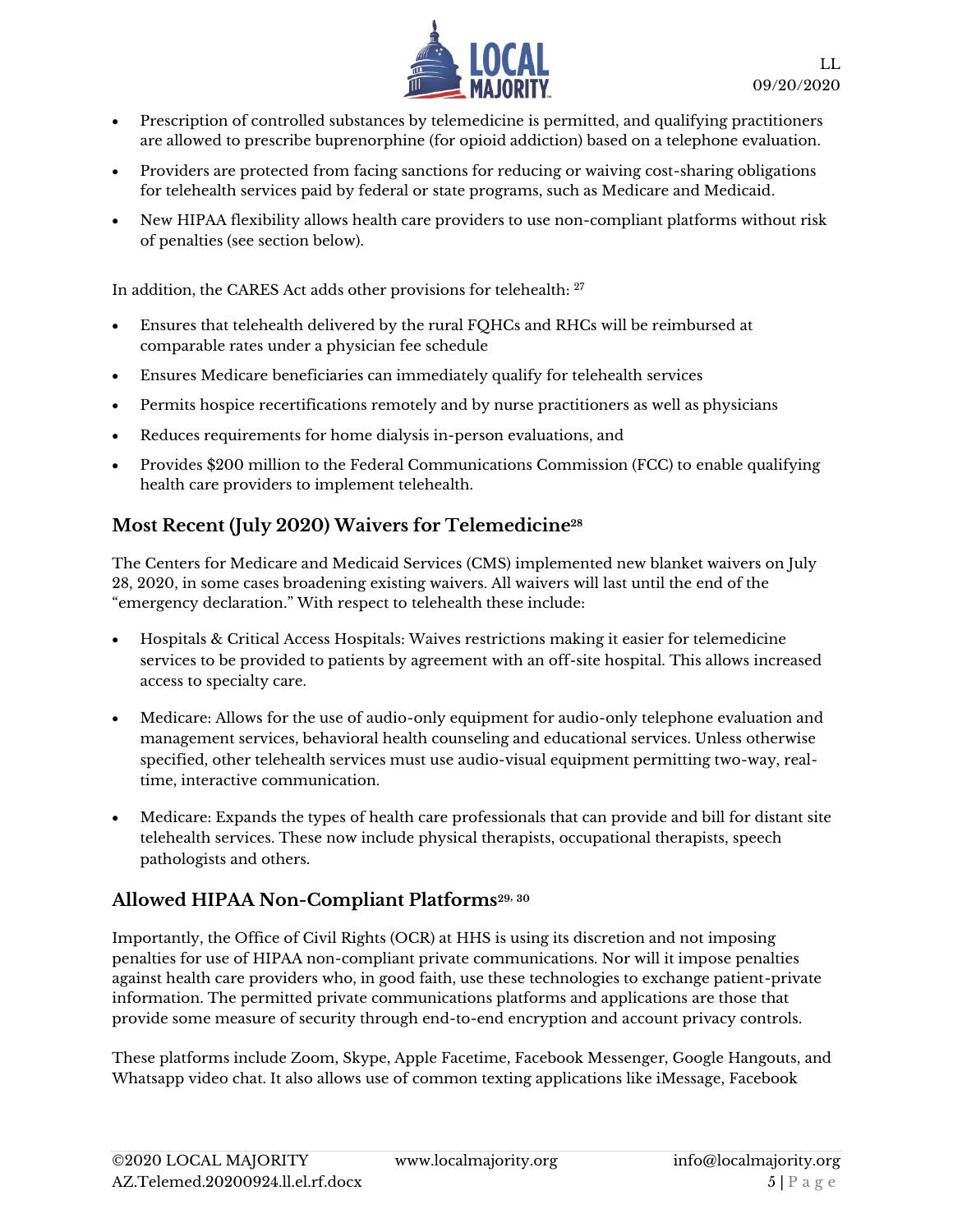

Messenger, Hangouts, and Whatsapp. There is currently no declared expiration date for this allowance, i.e. it is not tied to an end of the national emergency.

#### **Post-Pandemic: Congressional Planning**

In July, the U.S. House moved to enshrine changes made during the pandemic. Co-sponsored by Rep. Schweikert (R-AZ), Co-Chair of the Congressional Telehealth Caucus, the House introduced the bipartisan "Protecting Access to Post-COVID-19 Telehealth Act" (H.R.7663). $^{31,\,32}$  Critically, it would amend the Social Security Act to allow the Secretary of HHS to change Medicare requirements with respect to telehealth. Note that without Congressional action, this cannot be done. The bill is currently in referral to two House committees, where it awaits attention.

Specifically, the proposed Act would:

- Eliminate the geographic restrictions, allowing coverage in non-rural areas
- Eliminate originating site restrictions and establish in-home as an eligible site
- Prevent a sudden loss of services to Medicare beneficiaries by authorizing CMS to continue telehealth reimbursement 90 days beyond the end of this public health emergency
- Make the disaster waiver authority permanent, enabling HHS to expand telehealth for Medicare in all future emergencies and disasters
- Require a study on the use of telehealth during the COVID-19 pandemic, including costs, rates of uptake, measurable health outcomes and racial and geographic disparities.

### **Lobbying the President**

It is important to remember that telehealth benefits urban populations as well as rural. In late August, the American Hospital Association sent a letter to President Trump calling on him to make permanent the flexibilities HHS and CMS put in place during the pandemic. The letter reads, in part, "Patients have been empowered by this flexibility to seek and receive virtual care at all of the places they can currently access in-person care, including hospital outpatient departments. They have found that the convenience, quality and ease of receiving care in this manner helps accommodate their individual needs and lifestyles, creating a more patient-centered care experience."<sup>33</sup>

# **How Has Arizona Kept Up**

#### **Executive Orders and Legislation**

#### **Executive Orders**

During the pandemic, Governor Ducey issued two Executive Orders with respect to telehealth. The first required insurers to cover telehealth in workers compensation plans. The second expanded the use and insurance coverage of telehealth services (See Appendix 1 for details).

#### **Selected Recent Legislation**

Importantly, in 2016, Arizona removed its geographic requirement for telehealth services. Senate bill SB1363 removed the rural-only requirement mandating insurers cover urban areas as well. However, the bill allowed insurers to limit coverage to in-network providers and included only eight categories of telemedicine. Further, the law contained no requirement for insurer payment parity. $^{34}$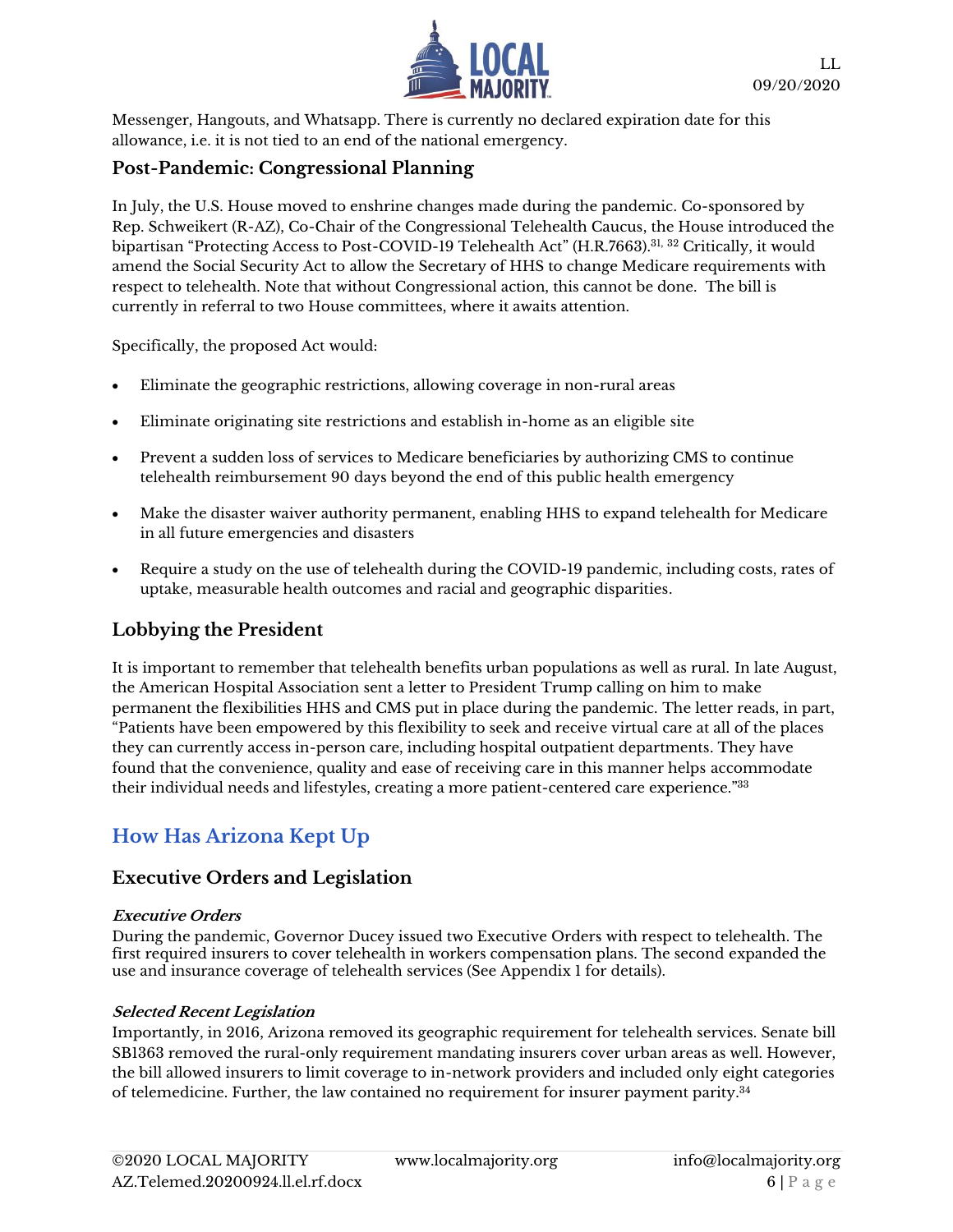

Introduced in the 2020 legislative session but stalled due to the legislative adjournment, HB2536 expanded the list of health care specialists allowed to provide telemedicine services. The bill also reintroduced and accelerated the new definition of telemedicine, which was changed in 2019 (SB1089) but the enactment was intentionally delayed until Jan. 2021. The definition now includes "asynchronous store and forward technologies" and remote monitoring technologies, both of which are necessary for today's medical care, especially during the current pandemic. Store and forward technologies allow for the electronic transmission of digital images (like X-rays or MRIs), videos, and documents.<sup>35</sup> Remote monitoring technologies are generally used for chronic illnesses and include devices like blood pressure monitors, weight scales, etc. Additionally, SB1089 added a clinical specialty to the short list of telehealth services covered (See Appendix 1 for details).

One telehealth service specifically disallowed by statute is the administration of medicated abortion. This practice is considered unprofessional conduct, and practitioners are subject to license suspension.36, <sup>37</sup> The result is that patients in distant rural areas must physically travel to Phoenix or Tucson for care.

#### **AHCCCS Rules and Waivers: Expirations October 2020**

In late 2019, the Arizona Health Care Cost Containment System (AHCCCS) modified its telehealth regulations, as listed below. Importantly, AHCCCS is following confidentiality guidelines from other agencies, which appear to allow the use of HIPAA-non-compliant platforms for its participants.<sup>38</sup>

- Removal of geographic restrictions: telehealth now covered for rural and urban populations
- Lifting the originating site restrictions enabling patients to receive at-home delivery (for some codes)
- Allowing the use of distant health care providers, with in-state licensing requirements
- Updating the telemedicine definition: healthcare services delivered via asynchronous (store and forward), remote patient monitoring, teledentistry, and telemedicine (interactive audio and video)
- Broadening asynchronous coverage to include dermatology, radiology, ophthalmology, pathology, neurobiology, cardiology, behavioral health, infectious diseases, allergy/immunology
- Permitting telemonitoring for all specialties, not just cardiology
- Continuing to allow telephonic services
- Creating a telephonic code set, in recognition that some patients and providers have limited technological capacity
- Eliminating high level confidentiality requirements and deferring to "statute and other authorities" for such requirements

AHCCCS has kept largely in-step with the federal changes by obtaining waivers from CMS for "flexibilities" during the COVID-19 crisis. Of the 12 waivers, three are directly applicable to telehealth:

- Permit out of state providers to offer care to Arizona Medicaid and CHIP enrollees
- Waive requirements for member written consents and signatures on plans of care and allows verbal consents to be obtained telephonically
- Waive face to face requirements for Home Health Services.

As of August 20, 2020, the anticipated expiration date of the public health emergency (PHE) is Oct 22, 2020; however, AHCCCS waivers will continue if the PHE is renewed past this date.<sup>39</sup> In late July, after discussion with multiple stakeholders, AHCCC applied for continuation of some of these flexibilities beyond the termination of the COVID-19 public health emergency.<sup>40</sup> Importantly for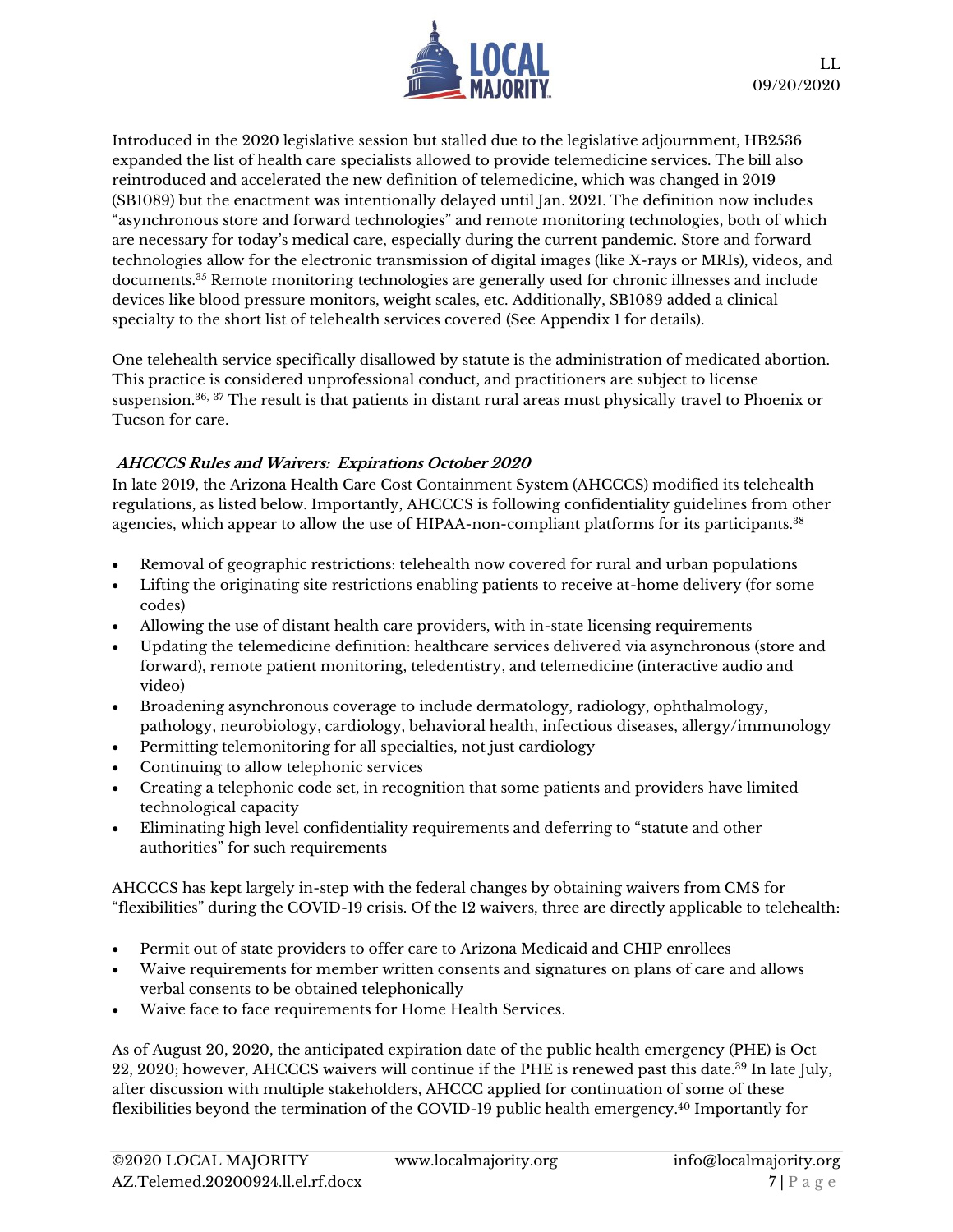

telehealth, this includes extending the use of telemedicine code expansion, evaluating the telephonic code set for possible permanent adoption, and allowing verbal consent in lieu of written consent for all care and treatment documentation.

### **COVID-19 Telehealth Funding: Six Arizona Grants**

As part of the CARES Act, Congress appropriated \$200 million to the FCC for immediate rollout of a COVID-19 Telehealth Program. The grants enabled healthcare organizations to rapidly deploy telecommunications services and devices needed to provide critical connected care to patients at remote locations. Six awards totaling just over \$2.16 million were made to organizations in Flagstaff, Tucson, Window Rock, Colorado City, Page and Sahuarita. A summary of these awards can be found by searching the FCC site.<sup>41</sup>

#### **Telehealth Information Resources**

#### **The Southwest TRC**

The National Consortium of Telehealth Resource Centers (NCTRC) is composed of 12 regional and two national resource centers, all committed to providing telehealth programs to rural and disadvantaged communities.<sup>42</sup> Funded by HHS, the TRCs provide technical assistance, education and other telehealth resources. The Southwest Telehealth Resource Center (Southwest TRC) covers five southwestern states including Arizona.<sup>43</sup> The website provides links to telehealth service providers, webinars, on-line education, policy updates, and links to other telehealth resources.

#### **The Arizona Telemedicine Council**

The Arizona Telemedicine Council (ATC), administered by the University of Arizona Health Sciences, was created in 1996 with the goals of increasing access to specialty health care for rural and underserved communities, and to develop cost-effective telemedicine services.<sup>44</sup> It awarded grants for short-term projects meant to augment infrastructure projects funded by the state. In the early days, the Council helped create a telemedicine network based on T1 telecom carriers.<sup>45</sup> In recent years, the council has focused on small grants for purchasing telemedicine-enabling equipment such as tablets or smart phones. These grants appear targeted mostly towards University of Arizona recipients. 46

The Council formation was spearheaded by former Senator Robert Burns, who now represents the Arizona Corporation Commission (ACC) on the Council and is the current ATC Chair. Council membership includes governmental, agency, educational, and public members. The current listed governmental members include Democrats: Sen. Bradley (D-LD6), Rep. Kelli Butler (D-LD28) and Rep. Randall Friese (D-LD9)

The Arizona Corporation Commission (ACC), established by the Arizona Constitution, is selfdescribed as "Arizona's co-equal fourth branch of government". It functions in a legislative-like capacity, adopting rules and regulations for utilities and also acting in judicial capacity to resolve disputes. Unlike other states' commissions, the ACC has proscribed roles well beyond traditional public utility regulations.47, <sup>48</sup> These include establishing rules, regulations and orders for how corporations do business within the state, as well as setting rates and charges. <sup>49</sup> While the ACC regulates local telephone service, it has no jurisdiction over internet service or internet service providers.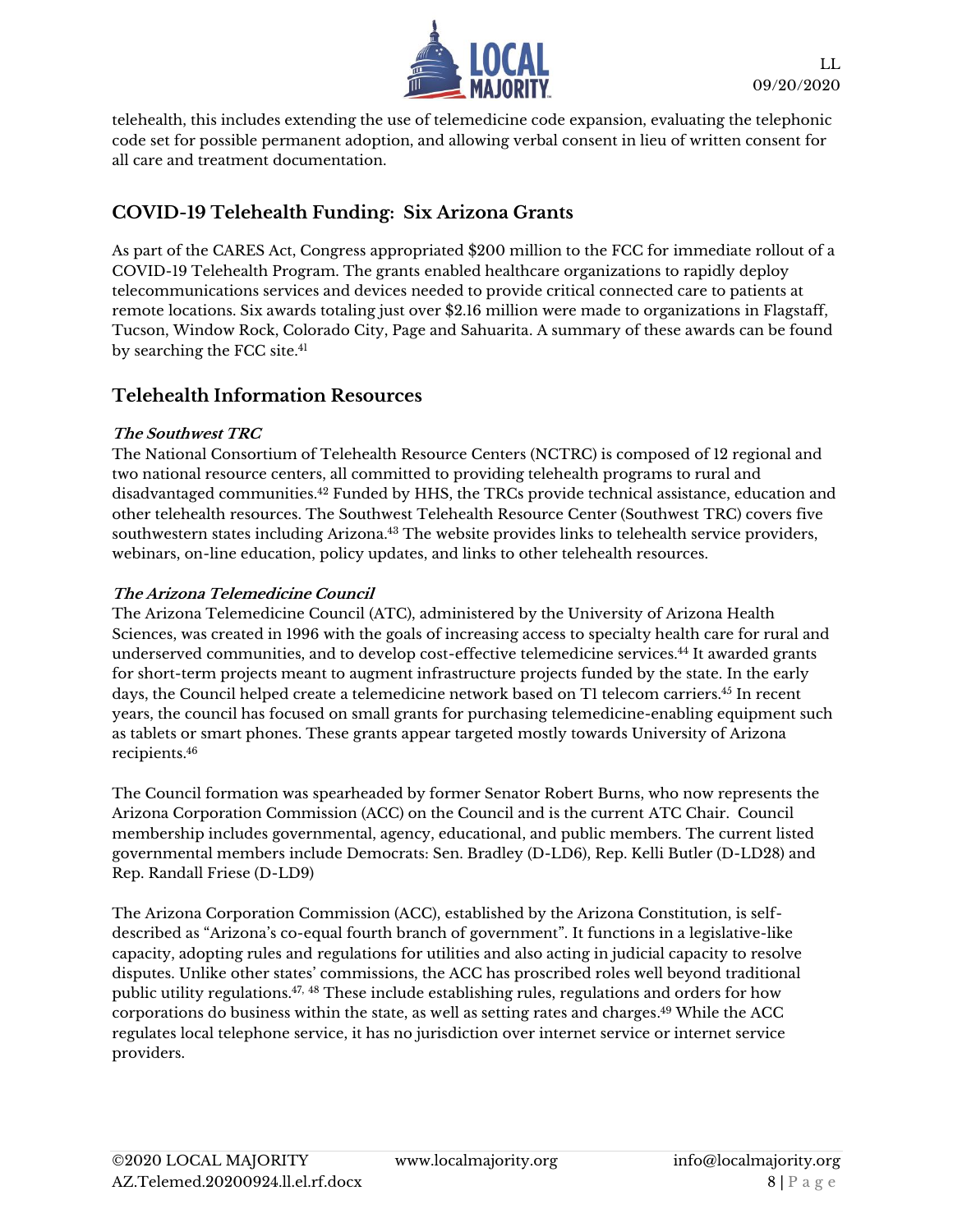

### **Arizona Private Insurers: Coverage and Cost-Sharing, for How Long?**

There are two central concepts for commercial telehealth insurance law: telehealth coverage and telehealth payment parity.<sup>50</sup> Arizona law and Executive Order 2020-29 for Worker's Compensation plans currently mandate that insurance cover telemedicine services to the same extent they would if the services were delivered in-person. Payment parity requires the health plan to reimburse for telehealth services at equivalent reimbursement rates as when the same service is delivered inperson. Under Executive Order 2020-15, payment parity is mandated.

The top health insurance companies in Arizona in 2018 listed by the Kaiser Family Foundation are: Blue Cross Blue Shield of Arizona, United Healthcare Group, and the CVS Group (which acquired Aetna). Together they make up 86% of large group insurers. Their respective market share is shown in the table below.<sup>51</sup> A public poll of the most popular insurers added Cigna to these top three.<sup>52</sup>

All four cover some telemedicine services directly or via telehealth partner companies; they differentiate coverage for COVID or non-COVID-related care, and for in-network versus out-ofnetwork providers. Most are waiving cost-sharing, with some expiring on September 30, 2020, and others extending until the end of the public health emergency. See Appendix 2 for details.

| <b>Top Three Large Group Insurers</b><br>(groups with 101 or more employees)                                                                                                            | Enrolled<br>(Total Market: 462,236) | <b>Market share</b><br>$(\%)$ |  |
|-----------------------------------------------------------------------------------------------------------------------------------------------------------------------------------------|-------------------------------------|-------------------------------|--|
| Blue Cross Blue Shield of AZ                                                                                                                                                            | 230,398                             | 50 %                          |  |
| United Healthcare Group                                                                                                                                                                 | 119,978                             | 26%                           |  |
| CVS Group (Aetna)                                                                                                                                                                       | 44,473                              | $10\%$                        |  |
| https://www.kff.org/other/state-indicator/market-share-and-enrollment-of-largest-three-insurers-large-group-<br>market/?sortModel=%7B%22colId%22:%22Location%22.%22sort%22:%22asc%22%7D |                                     |                               |  |

# **Additional Barriers: Socioeconomics and the Digital Divide**

### **The Digital Divide**

Along with the need for permanent easing of regulatory barriers, there are significant socioeconomic barriers to a patient's access and use of telehealth.<sup>53</sup> These include:

- Physical infrastructure: housing insecurity, lack of regional broadband internet capability, limited access to sources for free public internet
- Social: cultural perceptions about the use of internet-enabled devices, mistrust of technology or of the medical community
- Education: general literacy, digital literacy, or the ability to stay current with digital technology
- Economics: affordability of digital devices, device compatibility with telehealth programs
- Health Care Access: affordability of programs offering telehealth, health conditions that impede the ability to use digital technology

English language proficiency can be a significant barrier on its own and leads to health disparities in non-English speaking communities. Using data from the National Health Interview Survey 2011- 2015, a study of more than 156,000 people examined telemedicine use among U.S. natives,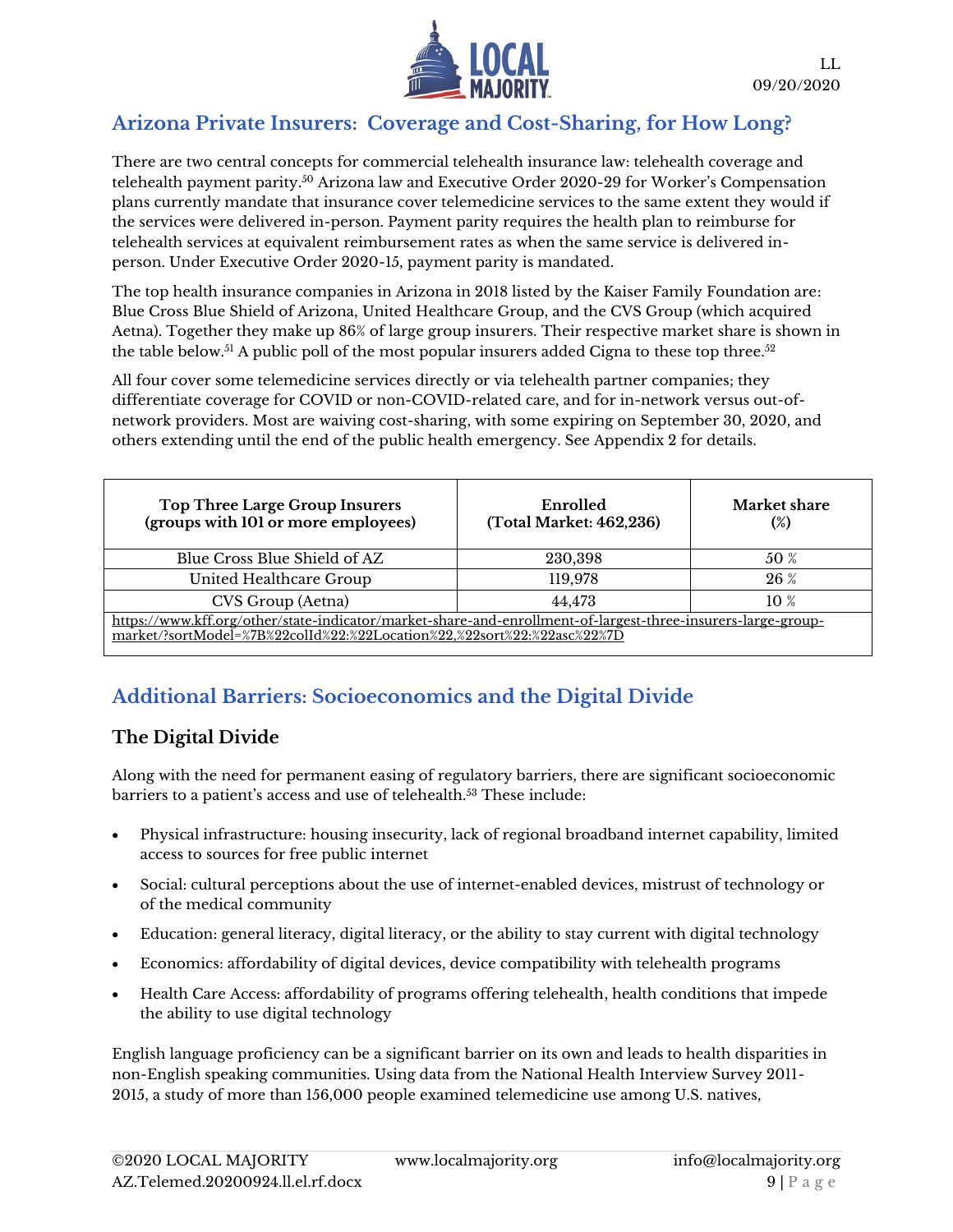

naturalized citizens, and non-citizens. The study found, not unexpectedly, that immigrants with fewer English language skills were less likely to use electronic health resources.<sup>54</sup>

### **Telehealth Explosion will Deflate without Broadband Expansion**

The 2018 Arizona Broadband Strategic Plan acknowledged that telehealth is transforming health care delivery in Arizona and "depends on reliable high-speed broadband communications for secure high-definition medical-grade video conferencing and rapid transport of medical imaging, as well as many other types of patient data….Improving the reach, reliability and capacity of broadband networks is critically important to the ability to deliver timely, high-quality healthcare to Arizona's population".<sup>55</sup> While broadband *accessibility* is not as critical in urban areas, bandwidth *capacity* is, as demand is growing exponentially—as painfully demonstrated during the pandemic.

The lack of broadband internet access in rural Arizona remains a substantial problem, one which will impede the success of telemedicine in those communities where they need it the most. A 2016 FCC study found that 63% of Arizona's population without broadband internet access live in rural areas, and fully 95% of the tribal population has no broadband access at all. Expanding broadband into rural communities is expensive and does not easily attract private investment. $^{56}$ 

An excellent webinar moderated by Stanford University's Felicity Barringer Taubman, Bill Lane Center for the American West, which discusses challenges with building out broadband while using many helpful analogies is *Rural Broadband in the West: Missed Connections. <sup>57</sup>* One of the fundamental challenges is that existing maps of broadband coverage are both inaccurate and misleading. To paraphrase Geoffrey Blackwell, Chief Strategy Officer and General Counsel at AMERIND, a Tribally owned insurance provider, and the former Chief of the FCC Office of Native Affairs and Policy,

'The maps are almost aspirational rather than accurate….The maps need to show deployment as well as issues why broadband isn't available…. Maybe we have the superhighway, but we have no state or county roads; maybe even just dirt roads.'

For an in-depth discussion of broadband technology, issues, and the status of Arizona's plans to expand rural broadband coverage, see Local Majority paper, "*[Broadband and the Digital Divide.](https://www.localmajority.org/research-reports/#AZ_Broadband)*" 58

#### **U.S. Congressional Legislation: Encouraging Private Investment**

A longtime advocate for closing the rural digital divide, U.S. Senator Kyrsten Sinema, (D-AZ), cosponsored the ACCESS Rural America Act, bipartisan legislation that streamlines the broadband application process, expanding access to broadband services for rural and tribal communities.<sup>59</sup>

#### **Select Arizona State Legislation**

Introduced in 2020 but stalled due to the early legislature adjournment, SB1223 (Sen. Sylvia Allen, R-LD6) would have appropriated \$10 million to the Arizona commerce authority to provide rural broadband grants for FY2020-21.<sup>60</sup>

#### **ReConnect Program**

The CARES Act allocated \$100 million to the U.S. Department of Agriculture's (USDA) ReConnect Program, for grants and loans to support new broadband infrastructure. Applications were received from 41 states and awards have ranged from \$1.6 to \$71 million. In January 2020, Arizona received \$1.6 million for a high-speed broadband infrastructure project to improve connectivity to "1,492 rural households, 27 pre-subscribed businesses, six educational facilities, four pre-subscribed farms, three critical community facilities and a health care center."<sup>61</sup> Pending applications are not made public, so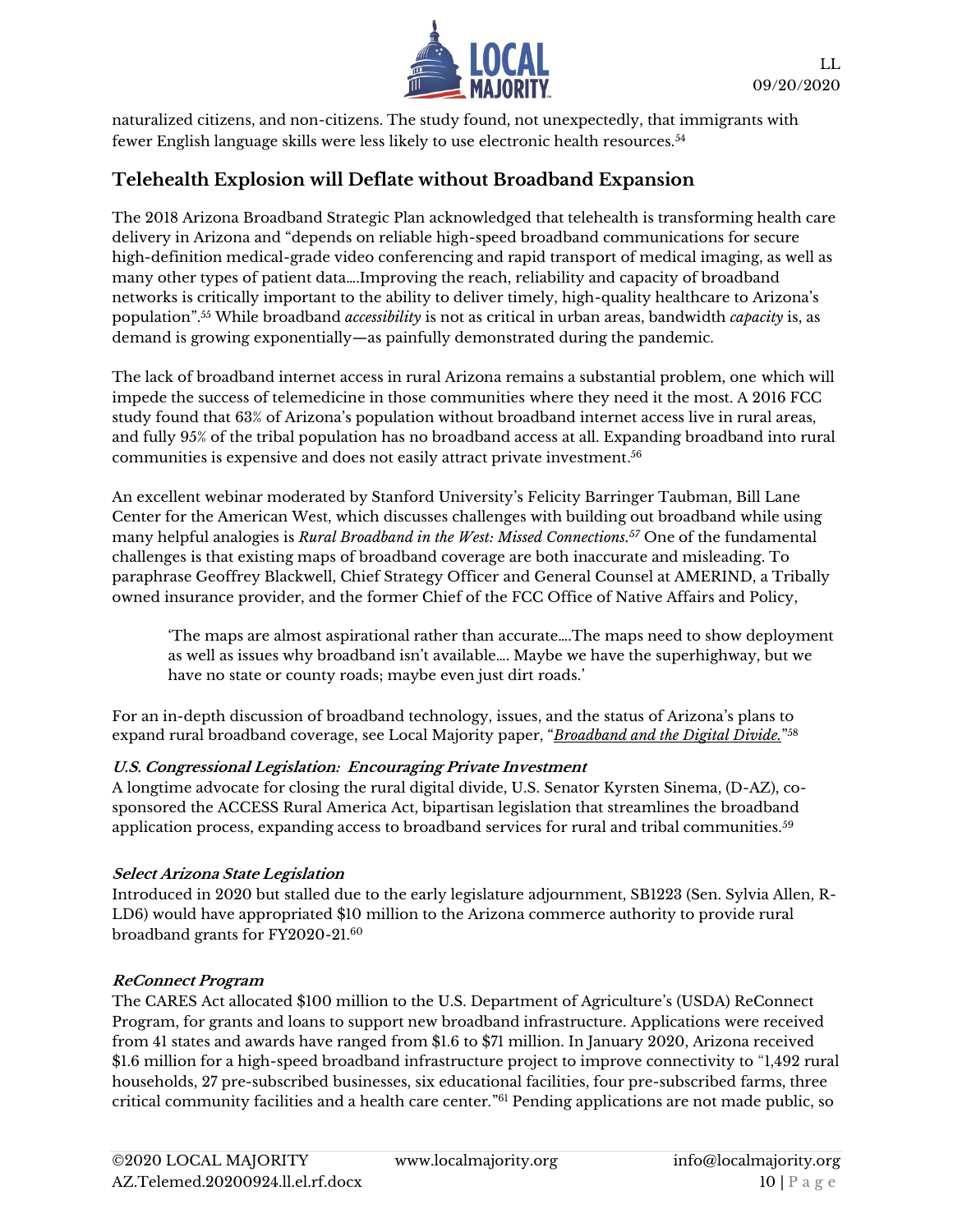

it is unknown if other Arizona applications have been submitted that could benefit health care facilities—something worth monitoring and pursuing in the future.

#### **Distance Learning and Telemedicine Program**

The CARES Act also made available \$72 million to USDA's "Distance Learning and Telemedicine Grant Program," specifically aimed at rural communities. A second window for applications opened just recently. These grants require a minimum of 15% match.

# **The Looming Telehealth Cliff: Action Required to Avoid It**

At the federal level, Congress, HHS, and CMS all must act to codify temporarily waived regulations. 62 Arizona must follow suit and ensure similar laws pass, as well as cover existing gaps. Lastly, private health insurers must also ensure coverage and payment parity<sup>63</sup> for telehealth for all their plan members.

#### **Federal Legislative Action Needed**

- Congress must empower HHS to remove two critical telehealth restrictions mandated by the Social Security Act: The geographic requirement that Medicare beneficiaries must reside in rural areas, i.e. outside a Metropolitan Statistical Area or in a Health Professional Shortage Area located in a rural census tract, and the originating site requirement that mandates that a patient must travel to a local medical facility to receive virtual care.
- CMS must codify payment parity, reimbursing telehealth at equal rates as in-person visits
- CMS must cover remote patient monitoring services for patients with chronic illnesses (e.g., currently virtual home care is allowed but not reimbursed)
- CMS must continue coverage of audio-only telehealth services

#### **Patient Privacy and HIPAA-Compliance:**

One of the biggest unresolved challenges ahead is how to continue telemedicine delivery that has become accustomed to using HIPAA non-compliant private communications platforms such as Zoom, Skype, and Facetime. It is unlikely that these platforms will be permitted by HHS for the longterm given they do not incorporate full patient data privacy controls like HIPAA-compliant software. It is, therefore, essential that HIPAA be updated to accommodate new and emerging technology platforms.

#### **Arizona Legislative Action Needed**

Legislators must take action to codify the temporary waivers and coverage enabled by Gov. Ducey's Executive Orders and cover existing legislative gaps. These include:

- Codifying telehealth coverage for worker's compensation and self-insurance plans
- Codifying the requirement for payment parity for telehealth by insurers
- Amending the definition of telemedicine to include audio-only and video-only access
- Ensuring the full list of medical specialties is covered for telehealth
- Taking the lead in efforts to evolve acceptable HIPAA compliance in private communications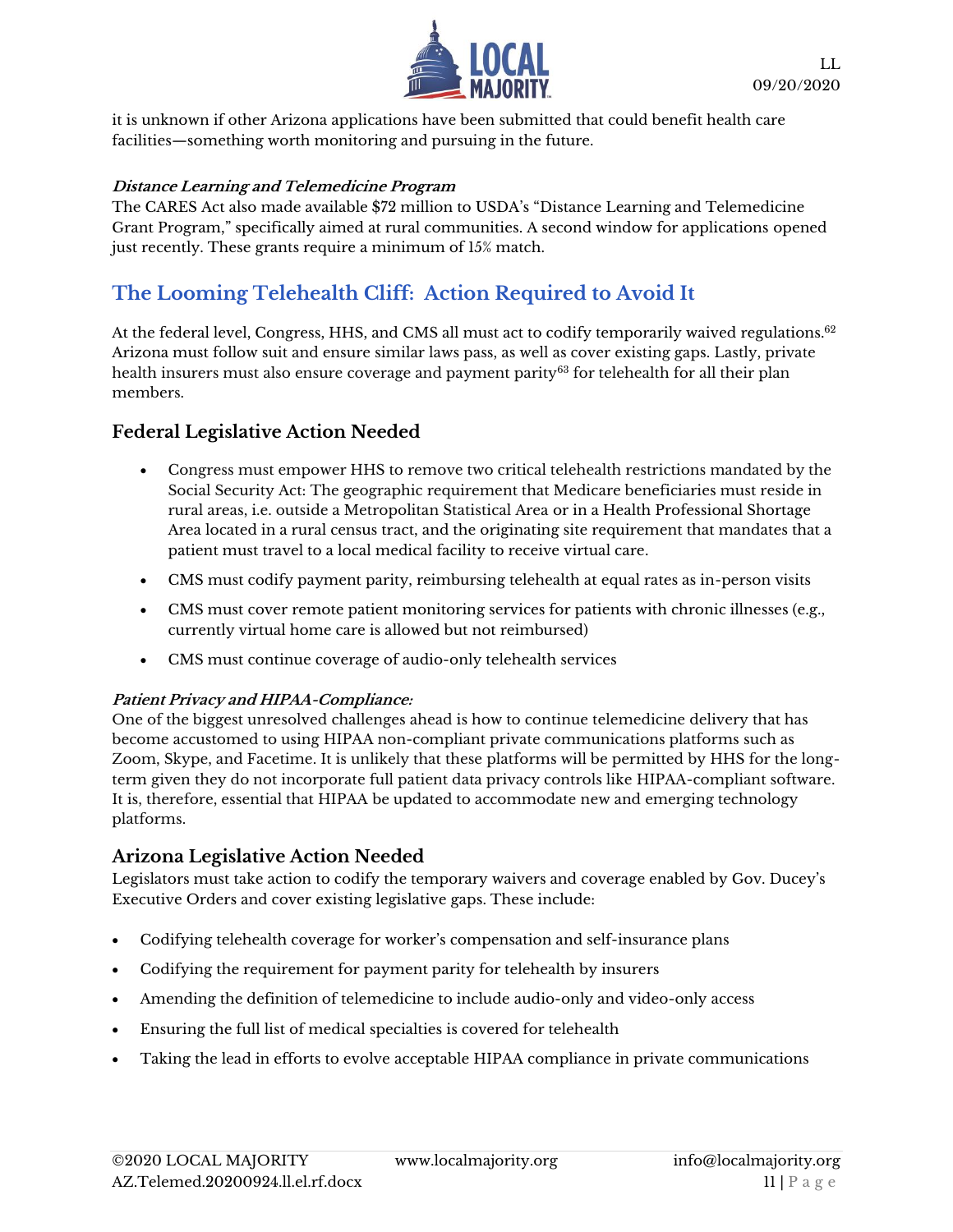

### **Enabling Legislation Needed - Arizona's Digital Divide**

As mentioned, regulations are not the only barrier to telehealth. Arizona must also find ways to help its disadvantaged citizens access and use telehealth tools and resources. Programs or workshops are urgently needed to help educate those needing help using digital technology. Lastly, legislators must fund broadband infrastructure projects which will enable all Arizona's rural populations to have access to telehealth.

### **Conclusion**

The benefits of pervasive, accessible telehealth services have become apparent as its adoption has skyrocketed during the COVID-19 pandemic. Health care providers have implemented programs rapidly and effectively to accommodate virtual care necessities. Prevailing practice shows that patients and medical care providers are directly benefiting from telemedicine services, often resulting in substantial time and cost savings as a result. With many key regulations temporarily waived both at the national and state level, *steps must be taken now* to enable their extension beyond the end of the pandemic public health emergency.

Legislators must not allow Arizona to be left behind once the public health emergency is declared over by ensuring that expanded telehealth provisions are codified by state law. Substantial challenges will still remain such as adding more clinical specialties covered by telemedicine, providing equal access to telemedicine for disadvantaged communities, and expanding broadband infrastructure in the state. Change has been thrust upon the medical community and it has responded admirably. It is up to our state leadership to make sure that it endures as a tremendous benefit to both our citizens and health care professionals.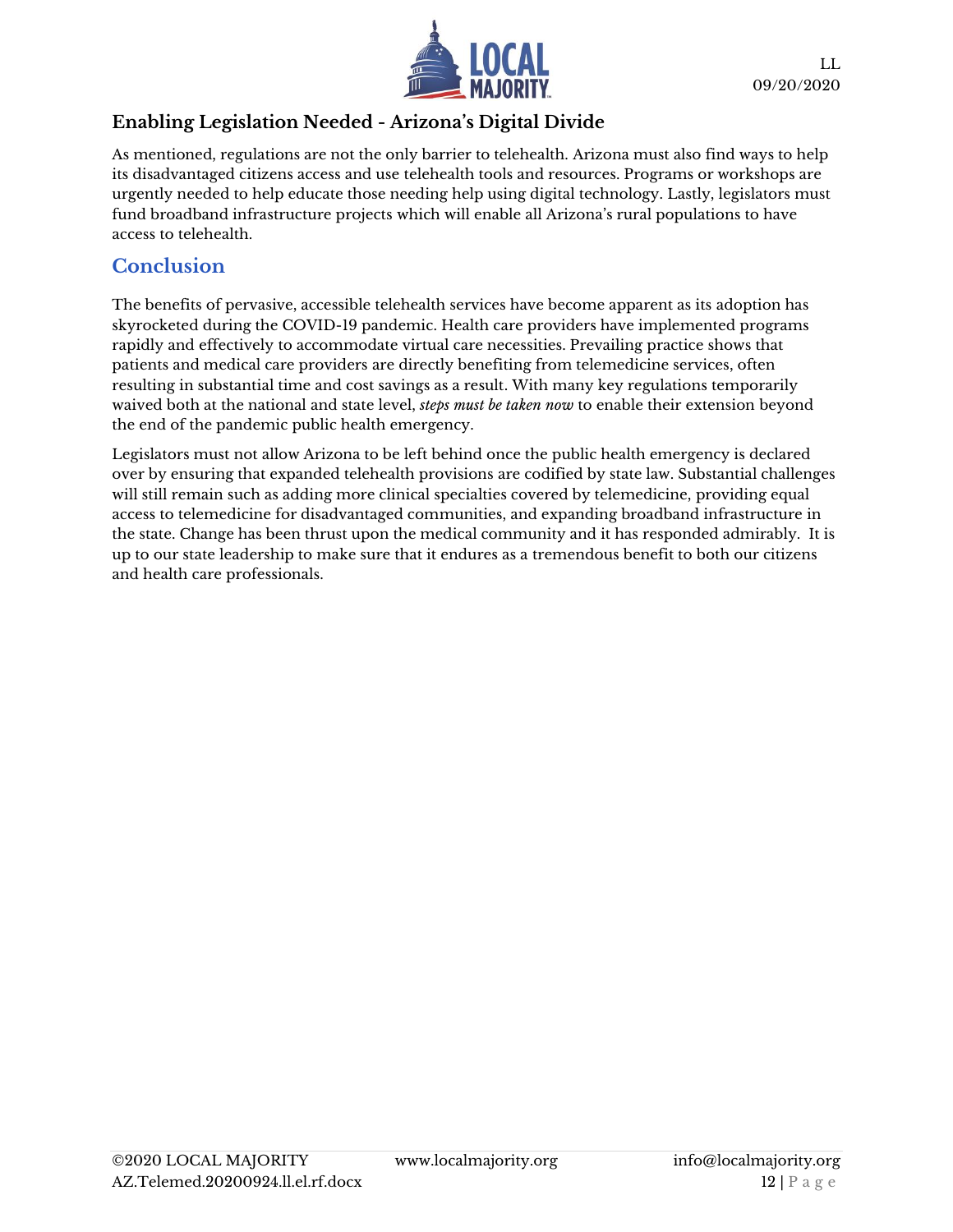

# **Appendix 1: Arizona Executive Orders and Legislation for Telehealth**

| <b>Bills</b>          | <b>Issue or Title</b>                                                                                   | Lead            | Commentary                          |
|-----------------------|---------------------------------------------------------------------------------------------------------|-----------------|-------------------------------------|
| Executive             | <b>Increased Telemedicine Access for Workers'</b>                                                       | Sponsor<br>Gov. | April 1, 2020                       |
| Order                 | Compensation                                                                                            | Ducey           |                                     |
| 2020-29               |                                                                                                         |                 |                                     |
|                       | Continuing for the duration of the public health                                                        |                 |                                     |
|                       | emergency declared 3/11/2020,                                                                           |                 |                                     |
| Driven by<br>COVID-19 | All workers' compensation insurance plansself-                                                          |                 |                                     |
|                       | insurance plansand the Special Fund are required to                                                     |                 |                                     |
|                       | provide coverage for all health care services provided                                                  |                 |                                     |
|                       | through telemedicine if they would be covered by in-                                                    |                 |                                     |
|                       | person visit between injured worker and health care                                                     |                 |                                     |
|                       | provider                                                                                                |                 |                                     |
|                       | Requirements may not be more restrictive or less<br>$\bullet$                                           |                 |                                     |
|                       | favorable than required for in-person visit services                                                    |                 |                                     |
|                       | Must allow all electronic means of delivering<br>$\bullet$                                              |                 |                                     |
|                       | telehealth, including telephone & video calls                                                           |                 |                                     |
|                       | Shall allow patient's home as an approved location to<br>$\bullet$                                      |                 |                                     |
|                       | receive telemedicine services                                                                           |                 |                                     |
|                       | Telehealth services may be provided by any Arizona<br>$\bullet$                                         |                 |                                     |
|                       | licensed health care provider type                                                                      |                 |                                     |
|                       | Except in cases of suspected fraud, no Arizona<br>$\bullet$                                             |                 |                                     |
|                       | regulatory board shall require an authorized medical                                                    |                 |                                     |
|                       | professional to conduct an in-person exam prior to                                                      |                 |                                     |
|                       | issuing a prescription                                                                                  |                 |                                     |
| Executive             | <b>Expansion of Telemedicine</b>                                                                        | Gov.            | Mar 25, 2020                        |
| Order                 |                                                                                                         | Ducey           |                                     |
| 2020-15               | Continuing for the duration of the public health                                                        |                 | Note this Order<br>accelerates the  |
| Driven by             | emergency declared 3/11/2020,                                                                           |                 | coverage date of                    |
| COVID-19              | All health insurance plans regulated by Arizona Dept.                                                   |                 | SB1089 below                        |
|                       | Insurance are required to cover all healthcare                                                          |                 |                                     |
|                       | services provided via telemedicine if that service                                                      |                 | SB1089 would                        |
|                       | would be covered if provided via an in-person visit<br>Requirements may not be more restrictive or less |                 | not have taken<br>effect until Jan, |
|                       | ٠<br>favorable than required for in-person visit services                                               |                 | 2021                                |
|                       | Insurers must reimburse health care providers at                                                        |                 |                                     |
|                       | $\bullet$<br>same level as in-person                                                                    |                 |                                     |
|                       | Insurers must allow all electronic means of delivering<br>$\bullet$                                     |                 |                                     |
|                       | telehealth including telephone & video                                                                  |                 |                                     |
|                       | Insurers shall allow patient's home as an approved<br>$\bullet$                                         |                 |                                     |
|                       | location to receive telemedicine services                                                               |                 |                                     |
|                       | Telehealth services may be provided by any Arizona<br>$\bullet$                                         |                 |                                     |
|                       | licensed health care provider type                                                                      |                 |                                     |
|                       | AHCCS requires all Medicaid plans covered benefits<br>$\bullet$                                         |                 |                                     |
|                       | to be accessible via telemedicine. Medicaid plans may                                                   |                 |                                     |
|                       | not discount rates compared to in-person rates                                                          |                 |                                     |
|                       | No Arizona regulatory board shall require an<br>$\bullet$                                               |                 |                                     |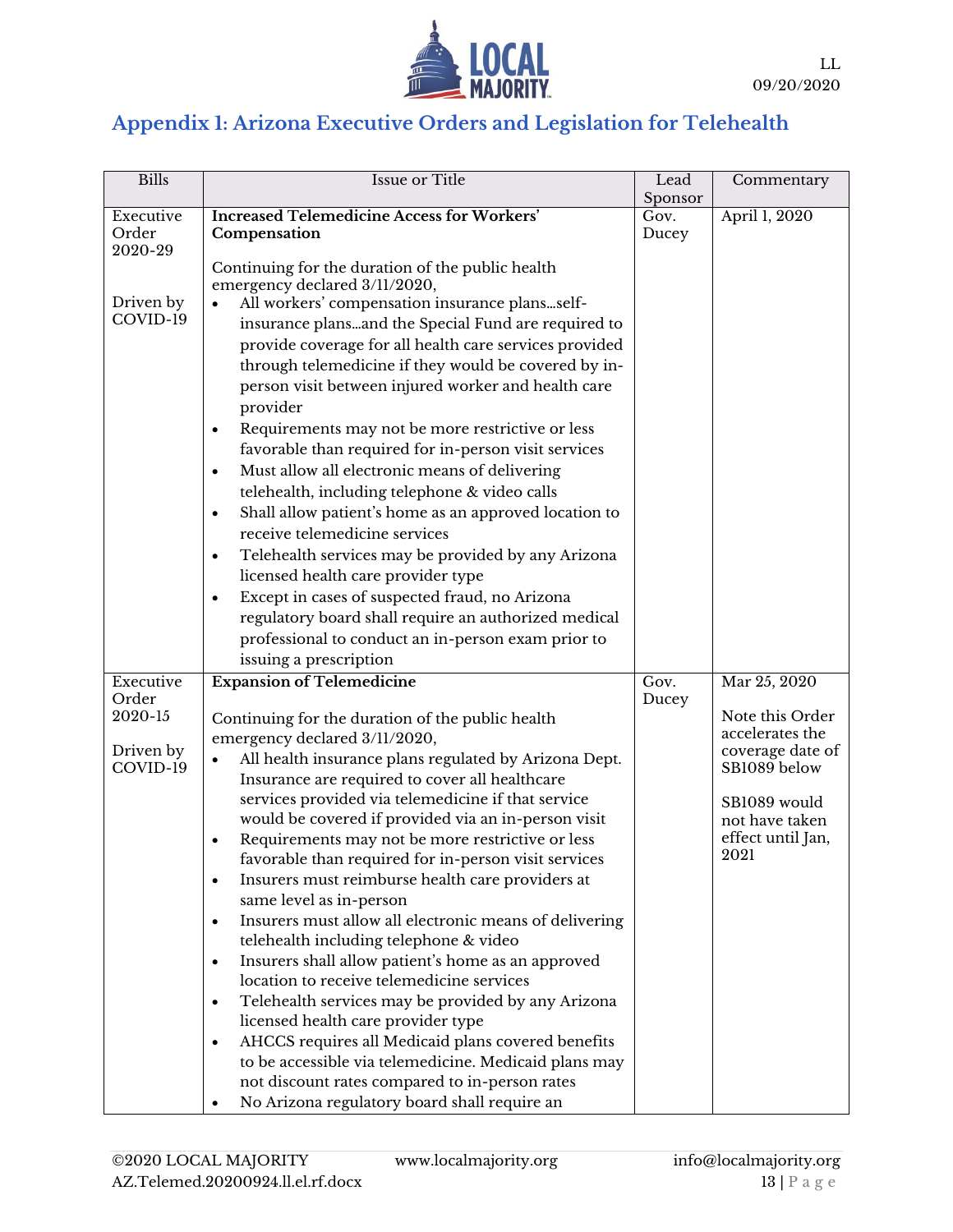

|           | authorized medical professional to conduct an in-                                                             |                  |                                          |
|-----------|---------------------------------------------------------------------------------------------------------------|------------------|------------------------------------------|
|           | person exam prior to issuing a prescription                                                                   |                  |                                          |
|           |                                                                                                               |                  |                                          |
|           |                                                                                                               |                  |                                          |
| HB2536    | <b>Telemedicine, Providers</b>                                                                                | Rep.             | Legislature                              |
|           | Had unanimous support in both House & Senate.                                                                 | Shah             | adjourned                                |
| 2020      |                                                                                                               | $(D -$<br>LD24   |                                          |
| Driven by | Existing list of providers includes licensed podiatrists,                                                     |                  | <b>Bill</b> accelerates<br><b>SB1089</b> |
| COVID-19  | allopaths, naturopaths, homeopaths, osteopaths, nurses,                                                       |                  | enactment                                |
|           | pharmacists, psychologists, physician assistants,                                                             |                  |                                          |
|           | radiologic technologist and behavioral health                                                                 |                  | Note: In July,                           |
|           | professionals                                                                                                 |                  | CMS allowed                              |
|           | Expands the definition to include chiropractors,                                                              |                  | some HIPAA                               |
|           | physical therapists, occupational therapists, athletic                                                        |                  | non-compliant<br>communication           |
|           | trainers, hearing aid dispensers, audiologists, and                                                           |                  |                                          |
|           | speech-language pathologists.                                                                                 |                  |                                          |
|           | Modifies definition of telemedicine to mean the<br>$\bullet$                                                  |                  |                                          |
|           | interactive use of audio, video, or other electronic                                                          |                  |                                          |
|           | media, including asynchronous store-and-forward                                                               |                  |                                          |
|           | technologies and remote patient monitoring technologies,                                                      |                  |                                          |
|           | fordiagnosis, consultation, or treatment.                                                                     |                  |                                          |
|           | Specifies that telemedicine does not include the sole<br>$\bullet$                                            |                  |                                          |
|           | use of an audio-only telephone, a video-only system,                                                          |                  |                                          |
|           | a fax machine, instant messages, or an email.                                                                 |                  |                                          |
| SB1089    | <b>Telehealth Insurance</b>                                                                                   | Sen.             | Delayed                                  |
| 2019      | Unanimously passed by House & Senate                                                                          | Carter<br>$(R -$ | effective date of<br>Jan. 1, 2021        |
|           | Requires insurers to cover any health care services<br>٠                                                      | LD16             |                                          |
|           | provided through telemedicine if the same services                                                            |                  | Superseded by                            |
|           | would be covered when provided in-person.                                                                     |                  | Governor's Exec                          |
|           | Prior limitations and exclusions were removed.<br>٠                                                           |                  | Order 2020-15                            |
|           | Modifies the requirements for telemedicine services<br>$\bullet$                                              |                  | above                                    |
|           | Expands the definition of telemedicine to include,<br>$\bullet$                                               |                  |                                          |
|           | asynchronous store-and-forward technologies and                                                               |                  |                                          |
|           | remote patient monitoring technologies                                                                        |                  |                                          |
|           | Telemedicine definition continues to exclude audio-<br>$\bullet$                                              |                  |                                          |
|           | only telephone, video-only, facsimile, email, or                                                              |                  |                                          |
|           | instant messages                                                                                              |                  |                                          |
|           | Specialties covered: trauma, burn, cardiology,<br>٠                                                           |                  |                                          |
|           | infectious diseases, mental health disorders,                                                                 |                  |                                          |
|           | neurologic diseases including strokes, dermatology,                                                           |                  |                                          |
|           | pulmonology, urology, pain medicine, and substance                                                            |                  |                                          |
|           | abuse.                                                                                                        |                  |                                          |
| 2019      | Appropriations-Telemedicine-related:                                                                          | <b>Bowers</b>    | Passed May 31,                           |
|           |                                                                                                               | $(R -$           | 2019                                     |
| HB2747    |                                                                                                               |                  |                                          |
|           | \$1 million from General Fund to the Dept. Health<br>$\bullet$                                                | LD25             |                                          |
|           | Services for distribution to rural hospitals in health                                                        |                  |                                          |
| SB1548    | professional shortage areas (HPSA).                                                                           |                  |                                          |
|           | For Prenatal Care Telemedicine Program for<br>$\bullet$<br>pregnant women. To be administered via Request for |                  |                                          |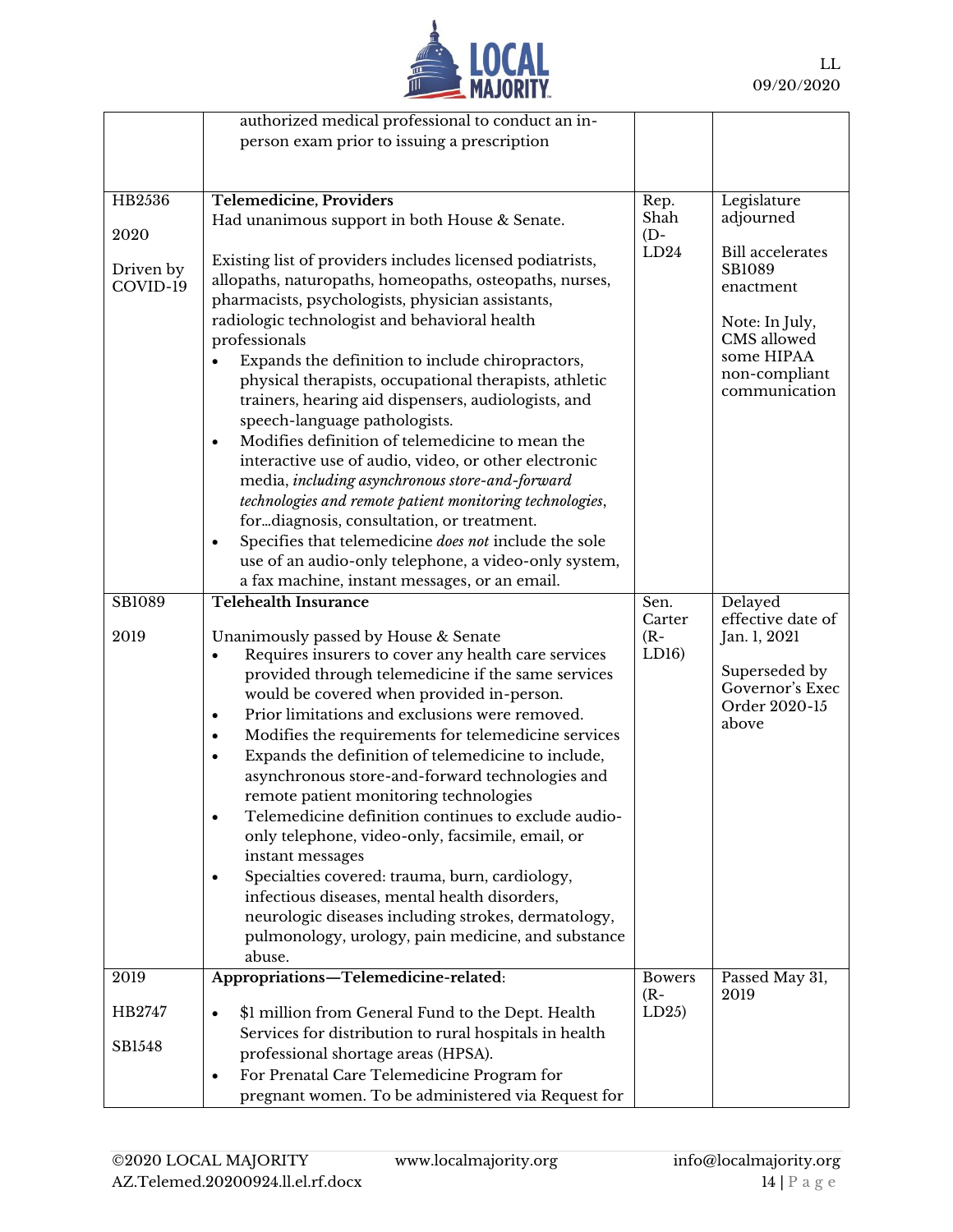

|                   | Proposals (RFP); grants to be awarded to geographic                                                                                                                                                                                                                                                                                                                                                                                                                                                                                                                                                                                                                                                                                                                                                                                                                                                                                                                                                     |                                    |                                                                                                                                                                                                               |
|-------------------|---------------------------------------------------------------------------------------------------------------------------------------------------------------------------------------------------------------------------------------------------------------------------------------------------------------------------------------------------------------------------------------------------------------------------------------------------------------------------------------------------------------------------------------------------------------------------------------------------------------------------------------------------------------------------------------------------------------------------------------------------------------------------------------------------------------------------------------------------------------------------------------------------------------------------------------------------------------------------------------------------------|------------------------------------|---------------------------------------------------------------------------------------------------------------------------------------------------------------------------------------------------------------|
|                   | areas with greatest need                                                                                                                                                                                                                                                                                                                                                                                                                                                                                                                                                                                                                                                                                                                                                                                                                                                                                                                                                                                |                                    |                                                                                                                                                                                                               |
|                   |                                                                                                                                                                                                                                                                                                                                                                                                                                                                                                                                                                                                                                                                                                                                                                                                                                                                                                                                                                                                         |                                    |                                                                                                                                                                                                               |
|                   |                                                                                                                                                                                                                                                                                                                                                                                                                                                                                                                                                                                                                                                                                                                                                                                                                                                                                                                                                                                                         |                                    |                                                                                                                                                                                                               |
| SB 1363<br>(2016) | <b>Insurance Coverage, Telemedicine</b><br>Unanimously passed by both House and Senate<br>Private insurance must now cover telemedicine                                                                                                                                                                                                                                                                                                                                                                                                                                                                                                                                                                                                                                                                                                                                                                                                                                                                 | Sen.<br>Griffin<br>$(R -$<br>LD14) | Delayed<br>effective date:<br>Jan. 1, 2018<br>Removed the                                                                                                                                                     |
|                   | services anywhere in the state, not just in rural areas.<br>Services include those that would be covered if<br>$\bullet$<br>delivered in-person<br>Removes the definition of "rural region" as relates to<br>$\bullet$<br>health care delivered by telemedicine<br>Adds Pulmonology as covered health care service                                                                                                                                                                                                                                                                                                                                                                                                                                                                                                                                                                                                                                                                                      |                                    | restriction for<br>coverage only in<br>rural areas                                                                                                                                                            |
| SB1353<br>(2013)  | Health Insurance, Telemedicine<br>Unanimously passed in both House and Senate<br>Requires insurers to cover services provided through<br>telemedicine if those services would be covered in-<br>person<br>Coverage limited to telemedicine in rural regions and<br>$\bullet$<br>certain conditions<br>"Rural region" is defined as (1) an area located in a<br>$\bullet$<br>county with population less than 900,000 people, or<br>(2) a city or town located in a county with population<br>900,000 or more and whose nearest boundary is<br>more than 30 miles from a city with a population of<br>500,000 or more people<br>Coverage may be limited to health care providers in a<br>$\bullet$<br>telemedicine network approved by the insurer<br>Health service costs may not exceed those for the<br>$\bullet$<br>same services when provided via in-person<br>Coverage does not apply to limited benefit plans<br>$\bullet$<br>Covers trauma, burn, cardiology, infectious diseases,<br>$\bullet$ | Sen.<br>Griffin<br>$(R -$<br>LD14) | Delayed<br>Effective date:<br>Jan. 1, 2015<br>Requires private<br>insurers to<br>cover<br>telemedicine for<br>the first time<br>Limited to rural<br>regions<br>(this mimics the<br>federal HHS<br>regulation) |
|                   | mental health disorders, neurologic diseases<br>including strokes, and dermatology                                                                                                                                                                                                                                                                                                                                                                                                                                                                                                                                                                                                                                                                                                                                                                                                                                                                                                                      |                                    |                                                                                                                                                                                                               |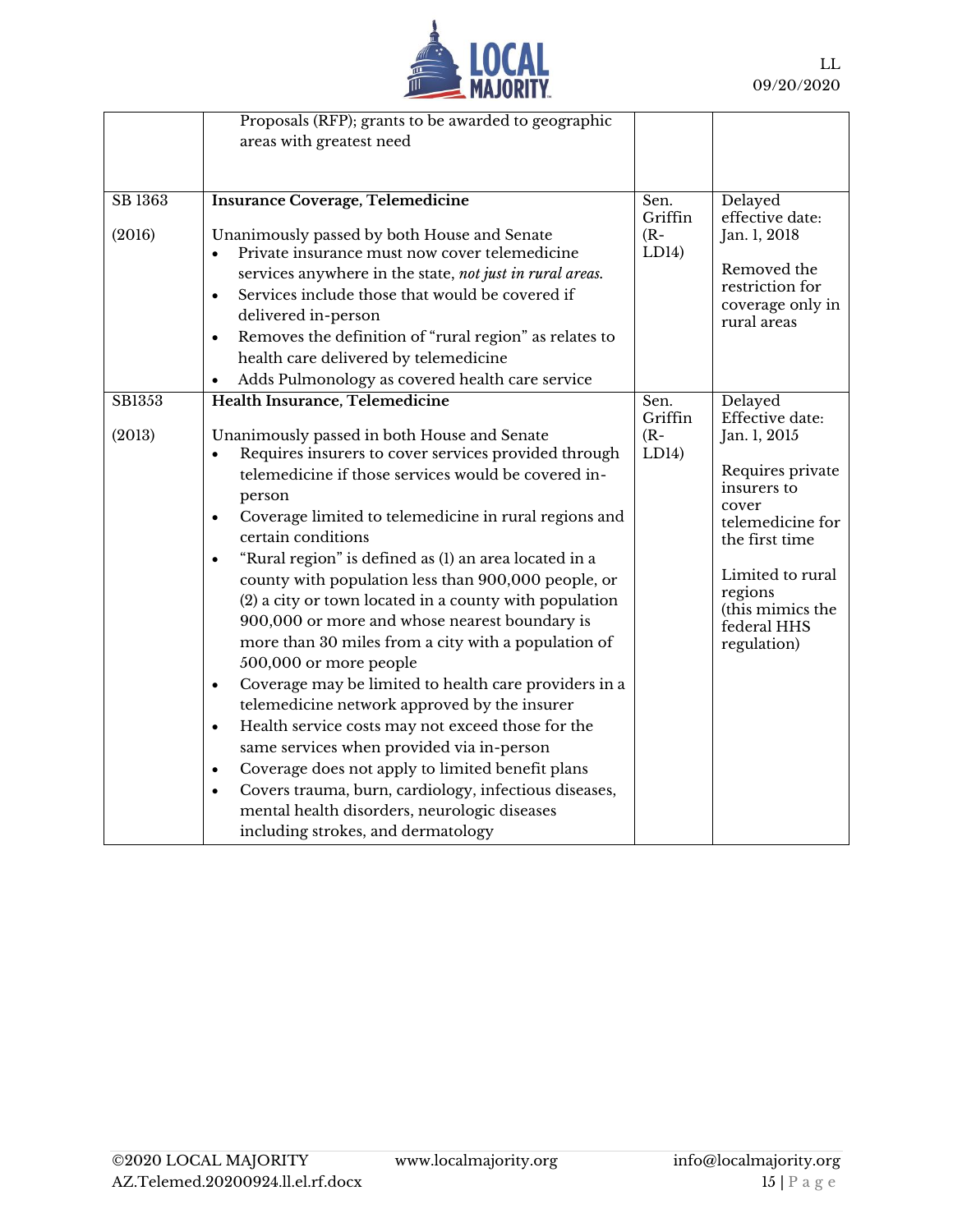

# **Appendix 2: Top Arizona Insurance Companies, Telehealth & Expiration**

| Insurance<br>Company                                                                                                                                                                                                                                                                                                                                                                                                                                                                                                                                                                           | <b>Expanded Telemedicine</b><br><b>Coverage during Pandemic</b>                                                                                                                                                                                                                                                                                                                       | Plans Included                                                                                                                                       | <b>Expiration of expanded</b><br>Telemedicine coverage                                                                                                                                                                                          |
|------------------------------------------------------------------------------------------------------------------------------------------------------------------------------------------------------------------------------------------------------------------------------------------------------------------------------------------------------------------------------------------------------------------------------------------------------------------------------------------------------------------------------------------------------------------------------------------------|---------------------------------------------------------------------------------------------------------------------------------------------------------------------------------------------------------------------------------------------------------------------------------------------------------------------------------------------------------------------------------------|------------------------------------------------------------------------------------------------------------------------------------------------------|-------------------------------------------------------------------------------------------------------------------------------------------------------------------------------------------------------------------------------------------------|
| <b>Blue Cross Blue</b><br>Shield of Arizona                                                                                                                                                                                                                                                                                                                                                                                                                                                                                                                                                    | Eliminated cost-sharing for<br>$\bullet$<br>telemedicine, telehealth and<br>teledentistry<br>Expanded access to telehealth<br>$\bullet$<br>Expand nurse/provider<br>hotlines                                                                                                                                                                                                          | Individual,<br>Group, Medicare.<br>Employer self-<br>funded programs<br>may opt-out                                                                  | Not stated                                                                                                                                                                                                                                      |
| United Healthcare<br>of Arizona                                                                                                                                                                                                                                                                                                                                                                                                                                                                                                                                                                | For urgent needs, care is<br>$\bullet$<br>delivered via a Telehealth<br>partner: Teledoc, American<br>Well, Doctors on Demand<br>For non-urgent needs,<br>$\bullet$<br>delivered via United<br>Healthcare Virtual Visit                                                                                                                                                               | Individual, Group<br>Market, Medicare<br>Advantage, and<br>Medicaid                                                                                  | For non-COVID-19 related<br>telehealth, in-network cost<br>sharing extends through<br>Sept. 30, 2020<br>For COVID-related cost-<br>sharing (in-/out-of-<br>network), extends through<br>end of national emergency.                              |
| <b>CVS</b> Group<br>(Aetna Health Inc)                                                                                                                                                                                                                                                                                                                                                                                                                                                                                                                                                         | As of Jan. 2020, all<br>$\bullet$<br>telemedicine real-time, two-<br>way visits covered by Aetna<br>Waived cost-share for mental<br>$\bullet$<br>health counseling<br>Delivered via telehealth<br>partner, Teledoc                                                                                                                                                                    | Commercial and<br>Medicare<br>Advantage plans<br>Employer self-<br>insured may opt-<br>out of waiver                                                 | Cost-sharing waiver for in-<br>network, telemedicine<br>visits for any diagnosis<br>expired June 4, 2020<br>Waiver extended through<br>Sept 30, 2020 only for<br>mental health counseling.<br>Student plans extension<br>includes medical care. |
| Cigna Healthcare<br>of Arizona                                                                                                                                                                                                                                                                                                                                                                                                                                                                                                                                                                 | Added staff to MDLIVE,<br>$\bullet$<br>Cigna's telehealth partner<br>June 2020: waived all in-<br>$\bullet$<br>network cost-sharing for<br>telehealth visits for primary,<br>specialty and behavioral care<br>Eliminated cost-sharing for<br>$\bullet$<br>COVID-19 related care. Virtual<br>care defined as "treatments<br>covered under Medicare or<br>applicable state regulations" | Individual,<br>Family, Group,<br>Medicare<br>Advantage;<br>Medicaid and<br><b>Exchange Plans</b><br>Employer self-<br>funded programs<br>may opt-out | Extended for Individual,<br>Family or Exchange plans<br>through the end of<br>applicable federal and state<br>public health emergencies<br><b>Expiration for Medicare</b><br>Advantage is Dec 31, 2020.                                         |
| BCBSAZ: https://newscenter.azblue.com/blue-cross-blue-shield-of-arizona-expands-support-for-coronavirus-services-<br>and-care-waives-telehealth-cost-share-for-members/<br>UHC: https://www.uhc.com/health-and-wellness/health-topics/covid-19/telehealth-options<br>CVS Group/Aetna: https://www.aetna.com/individuals-families/member-rights-resources/need-to-know-<br>coronavirus/telemedicine.html<br>Cigna: https://www.cigna.com/newsroom/news-releases/2020/cigna-waives-customer-cost-sharing-for-covid-19-<br>treatment-and-deploys-clinical-teams-to-increase-virtual-care-capacity |                                                                                                                                                                                                                                                                                                                                                                                       |                                                                                                                                                      |                                                                                                                                                                                                                                                 |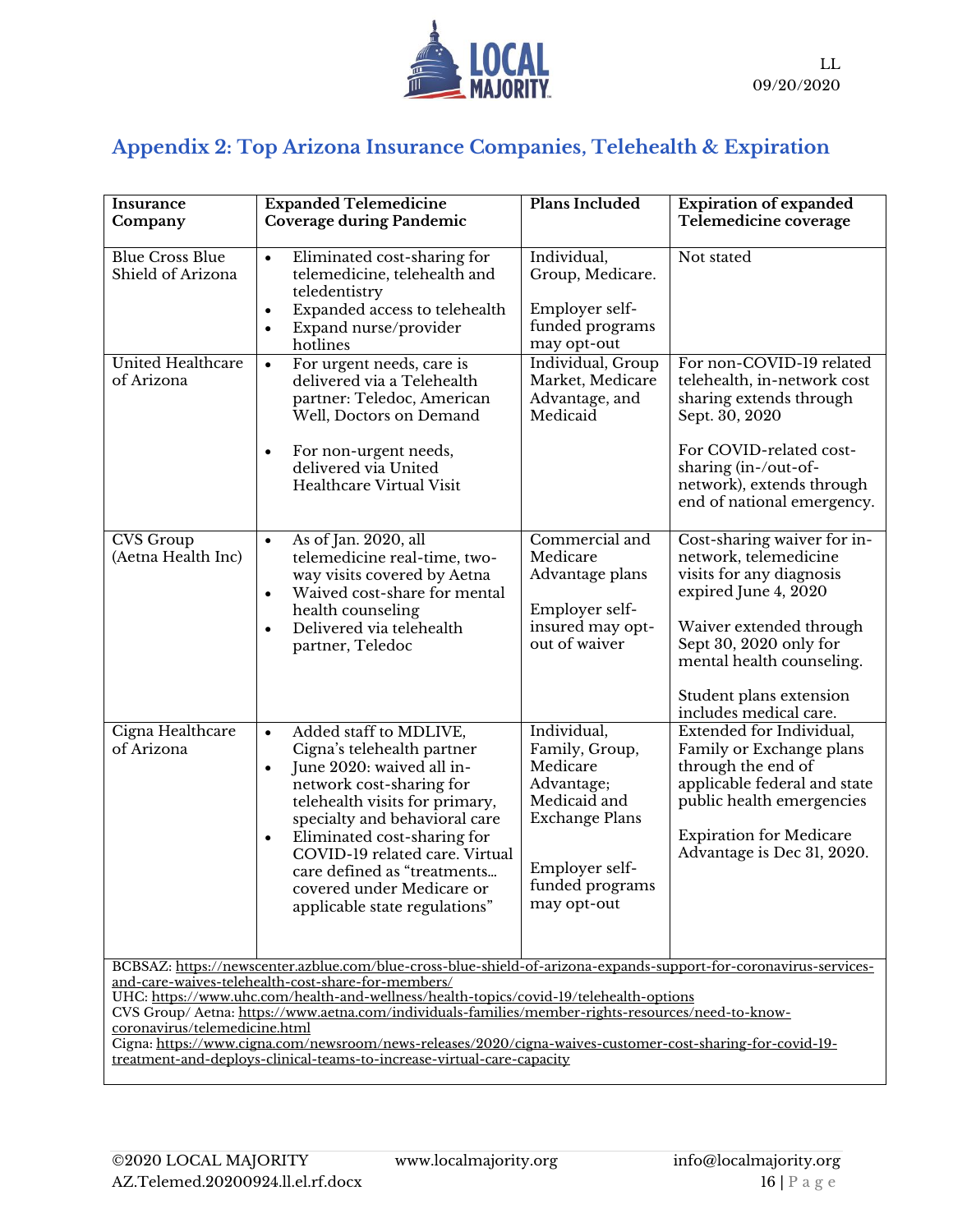

<https://www.nejm.org/doi/full/10.1056/NEJMp2005835>

<https://www.sciencedaily.com/releases/2020/04/200430150220.htm>

<https://www.uhc.com/content/dam/uhcdotcom/en/B2B-Newsletters/b2b-pdf/COVID-19-white-paper.pdf>

<https://finance.yahoo.com/news/teladoc-health-reports-first-quarter-200510457.html>

<https://www.nejm.org/doi/full/10.1056/NEJMp2005835>

 <https://telemedicine.arizona.edu/blog/avoiding-telehealth-cliff-making-telehealth-expansion-permanent> <http://www.digitaldividecouncil.com/what-is-the-digital-divide/>

<https://www.ruralhealthinfo.org/topics/telehealth>

<https://www.azleg.gov/legtext/54leg/2R/summary/S.2536HHS.pdf>

 [https://www.diagnosticsworldnews.com/news/2020/06/30/zoom-and-skype-rule-telemedicine-world-of](https://www.diagnosticsworldnews.com/news/2020/06/30/zoom-and-skype-rule-telemedicine-world-of-physicians)[physicians](https://www.diagnosticsworldnews.com/news/2020/06/30/zoom-and-skype-rule-telemedicine-world-of-physicians)

 [https://communityimpact.com/phoenix/chandler/health-care/2020/06/25/telemedicine-here-to-stay-post](https://communityimpact.com/phoenix/chandler/health-care/2020/06/25/telemedicine-here-to-stay-post-covid-19-according-to-local-health-professionals/)[covid-19-according-to-local-health-professionals/](https://communityimpact.com/phoenix/chandler/health-care/2020/06/25/telemedicine-here-to-stay-post-covid-19-according-to-local-health-professionals/)

<sup>15</sup> <https://newscenter.azblue.com/covid-19-offers-chance-to-pull-in-the-same-direction/>

 [https://www.hcinnovationgroup.com/covid-19-and-telehealth/article/21146447/phoenix-childrens-hospitals](https://www.hcinnovationgroup.com/covid-19-and-telehealth/article/21146447/phoenix-childrens-hospitals-success-story-a-rapid-transition-to-telehealth-with-high-satisfaction-all-around)[success-story-a-rapid-transition-to-telehealth-with-high-satisfaction-all-around](https://www.hcinnovationgroup.com/covid-19-and-telehealth/article/21146447/phoenix-childrens-hospitals-success-story-a-rapid-transition-to-telehealth-with-high-satisfaction-all-around)

 [https://www.abc15.com/news/state/how-arizonas-medical-community-is-using-telehealth-during-covid-19](https://www.abc15.com/news/state/how-arizonas-medical-community-is-using-telehealth-during-covid-19-and-plan-to-use-it-after) [and-plan-to-use-it-after](https://www.abc15.com/news/state/how-arizonas-medical-community-is-using-telehealth-during-covid-19-and-plan-to-use-it-after)

<https://mhealthintelligence.com/news/arizona-lawmakers-look-to-expand-telemedicine-definition-coverage>

 https://www.abc15.com/news/state/arizona-bill-hopes-to-improve-insurance-coverage-of-telemedicine [https://www.parkerpioneer.net/news/article\\_72db188c-44ec-11e9-8198-93aed48e3fb6.htm](https://www.parkerpioneer.net/news/article_72db188c-44ec-11e9-8198-93aed48e3fb6.htm)

<https://www.pwc.com/us/en/industries/health-industries/assets/pwc-us-health-top-health-issues.pdf>

<https://edhub.ama-assn.org/steps-forward/module/2702689>

[https://www.fsmb.org/siteassets/advocacy/key-issues/telemedicine\\_policies\\_by\\_state.pdf](https://www.fsmb.org/siteassets/advocacy/key-issues/telemedicine_policies_by_state.pdf)

 [https://www.fiercehealthcare.com/tech/lawmakers-introduce-bipartisan-bicameral-legislation-to-expand](https://www.fiercehealthcare.com/tech/lawmakers-introduce-bipartisan-bicameral-legislation-to-expand-medicare-coverage-for)[medicare-coverage-for](https://www.fiercehealthcare.com/tech/lawmakers-introduce-bipartisan-bicameral-legislation-to-expand-medicare-coverage-for)

 <https://telemedicine.arizona.edu/blog/pandemic-silver-lining-federal-telehealth-regulations-relaxed-least-now> [https://www.telehealth.hhs.gov/providers/policy-changes-during-the-covid-19-public-health-](https://www.telehealth.hhs.gov/providers/policy-changes-during-the-covid-19-public-health-emergency/#providing-telehealth-services-for-medicare-patients)

[emergency/#providing-telehealth-services-for-medicare-patients](https://www.telehealth.hhs.gov/providers/policy-changes-during-the-covid-19-public-health-emergency/#providing-telehealth-services-for-medicare-patients)

<https://www.aha.org/system/files/media/file/2020/03/cares-act-provisions-to-help-rural-hospitals.pdf>

<https://www.cms.gov/files/document/summary-covid-19-emergency-declaration-waivers.pdf>

<https://www.hhs.gov/about/news/2020/04/02/ocr-announces-notification-of-enforcement-discretion.html>

<https://www.hhs.gov/sites/default/files/telehealth-faqs-508.pdf>

 [https://www.healthcareitnews.com/news/bipartisan-house-bill-would-enshrine-telehealth-rule-changes-enable](https://www.healthcareitnews.com/news/bipartisan-house-bill-would-enshrine-telehealth-rule-changes-enable-wider-use)[wider-use](https://www.healthcareitnews.com/news/bipartisan-house-bill-would-enshrine-telehealth-rule-changes-enable-wider-use)

https://www.congress.gov/bill/116th-congress/house-

bill/7663?q=%7B%22search%22%3A%5B%22telehealth%22%5D%7D&s=1&r=12

<https://www.medicaleconomics.com/view/aha-calls-for-telehealth-flexibilities-to-be-made-permanent>

 [https://www.foley.com/en/insights/publications/2016/06/why-arizonas-new-telemedicine-law-sends-an](https://www.foley.com/en/insights/publications/2016/06/why-arizonas-new-telemedicine-law-sends-an-importa)[importa](https://www.foley.com/en/insights/publications/2016/06/why-arizonas-new-telemedicine-law-sends-an-importa)

<https://www.cchpca.org/about/about-telehealth/store-and-forward-asynchronous>

<https://www.azleg.gov/viewdocument/?docName=https%3A//www.azleg.gov/ars/36/03604.htm>

<https://www.abortionfundofaz.org/abortion-in-arizona>

[https://azahcccs.gov/ahcccs/downloads/AHCCCS\\_TelehealthWebinarApril092020.pdf\]](https://azahcccs.gov/ahcccs/downloads/AHCCCS_TelehealthWebinarApril092020.pdf)

<https://azahcccs.gov/Resources/Downloads/1115Waiver/COVID19StatusofFlexibilities.pdf>

[https://www.azahcccs.gov/Resources/Downloads/1115Waiver/200721\\_ContinuationOfFlexibilitiesDocument.pdf](https://www.azahcccs.gov/Resources/Downloads/1115Waiver/200721_ContinuationOfFlexibilitiesDocument.pdf)

<https://www.fcc.gov/covid-19-telehealth-program>

<https://www.telehealthresourcecenter.org/about-us/>

<https://southwesttrc.org/>

<https://telemedicine.arizona.edu/>

<https://www.ncbi.nlm.nih.gov/pmc/articles/PMC61325/>

<https://telemedicine.arizona.edu/content/innovation-awards-program>

<https://www.azcc.gov/divisions>

[https://www.ruralhealthweb.org/NRHA/media/Emerge\\_NRHA/Advocacy/Policy%20documents/05-11-18-](https://www.ruralhealthweb.org/NRHA/media/Emerge_NRHA/Advocacy/Policy%20documents/05-11-18-NRHA-Policy-Telehealth.pdf) [NRHA-Policy-Telehealth.pdf](https://www.ruralhealthweb.org/NRHA/media/Emerge_NRHA/Advocacy/Policy%20documents/05-11-18-NRHA-Policy-Telehealth.pdf)

 [https://www.mckinsey.com/industries/healthcare-systems-and-services/our-insights/telehealth-a-quarter](https://www.mckinsey.com/industries/healthcare-systems-and-services/our-insights/telehealth-a-quarter-trillion-dollar-post-covid-19-reality)[trillion-dollar-post-covid-19-reality#](https://www.mckinsey.com/industries/healthcare-systems-and-services/our-insights/telehealth-a-quarter-trillion-dollar-post-covid-19-reality)

<https://www.uhc.com/content/dam/uhcdotcom/en/B2B-Newsletters/b2b-pdf/COVID-19-white-paper.pdf>